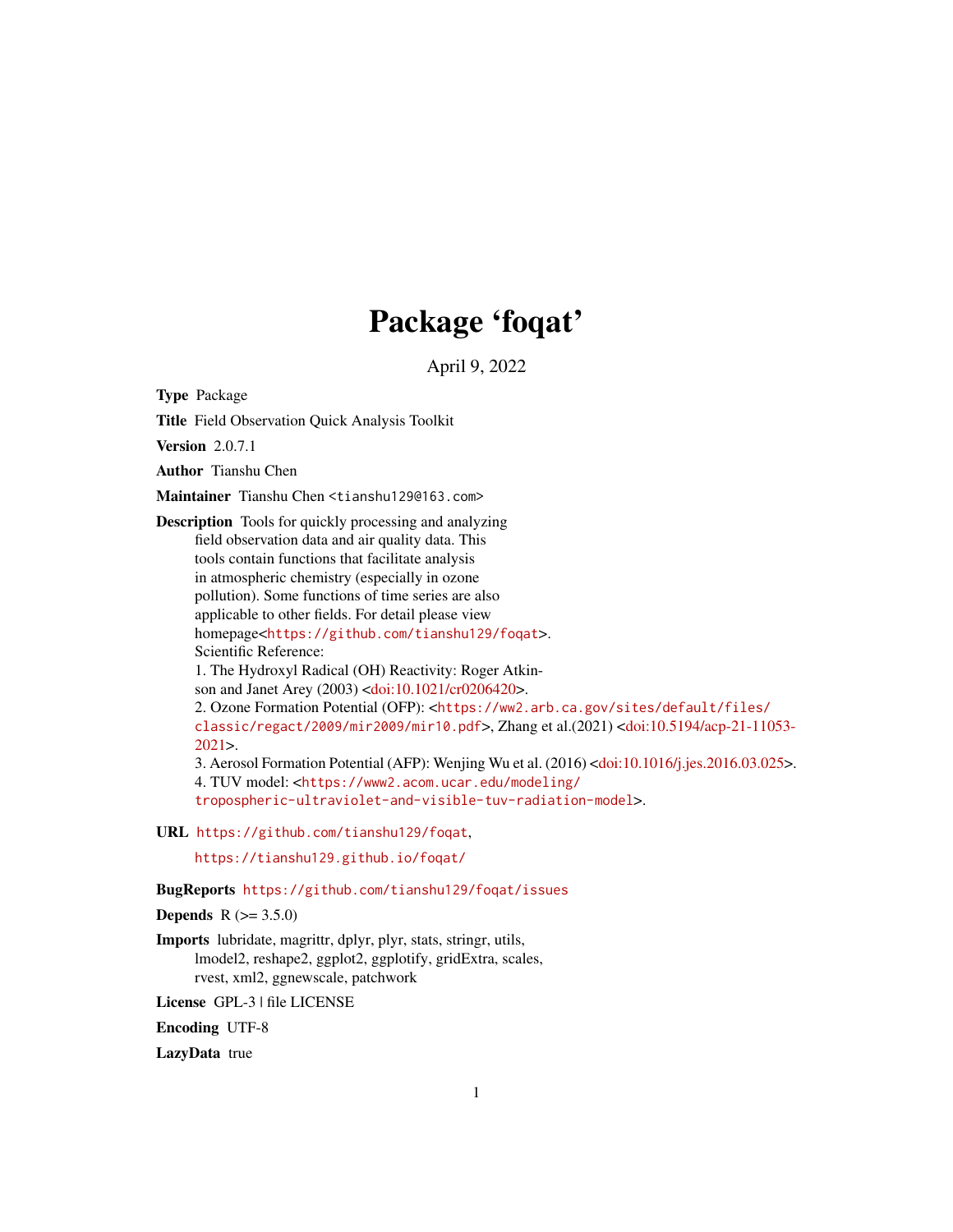RoxygenNote 7.1.2 NeedsCompilation no Suggests knitr, rmarkdown VignetteBuilder knitr Repository CRAN Date/Publication 2022-04-08 23:42:29 UTC

# R topics documented:

 $\overline{2}$ 

|               | 3              |
|---------------|----------------|
|               | $\overline{4}$ |
|               | 6              |
| avri          | 6              |
| dm8n          | 8              |
|               | 9              |
|               | 10             |
|               | 11             |
|               | 12             |
|               | 13             |
|               | 14             |
|               | 15             |
|               | 18             |
| geom ts batch | 19             |
| koh           | 20             |
|               | 21             |
| met           | 22             |
|               | 23             |
|               | 24             |
| prop          | 25             |
|               | 26             |
| statdf        | 26             |
| svri          | 27             |
|               | 28             |
| trs.          | 29             |
|               | 30             |
|               | 31             |
|               | 33             |
|               | 36             |
|               | 36             |
|               |                |

**Index**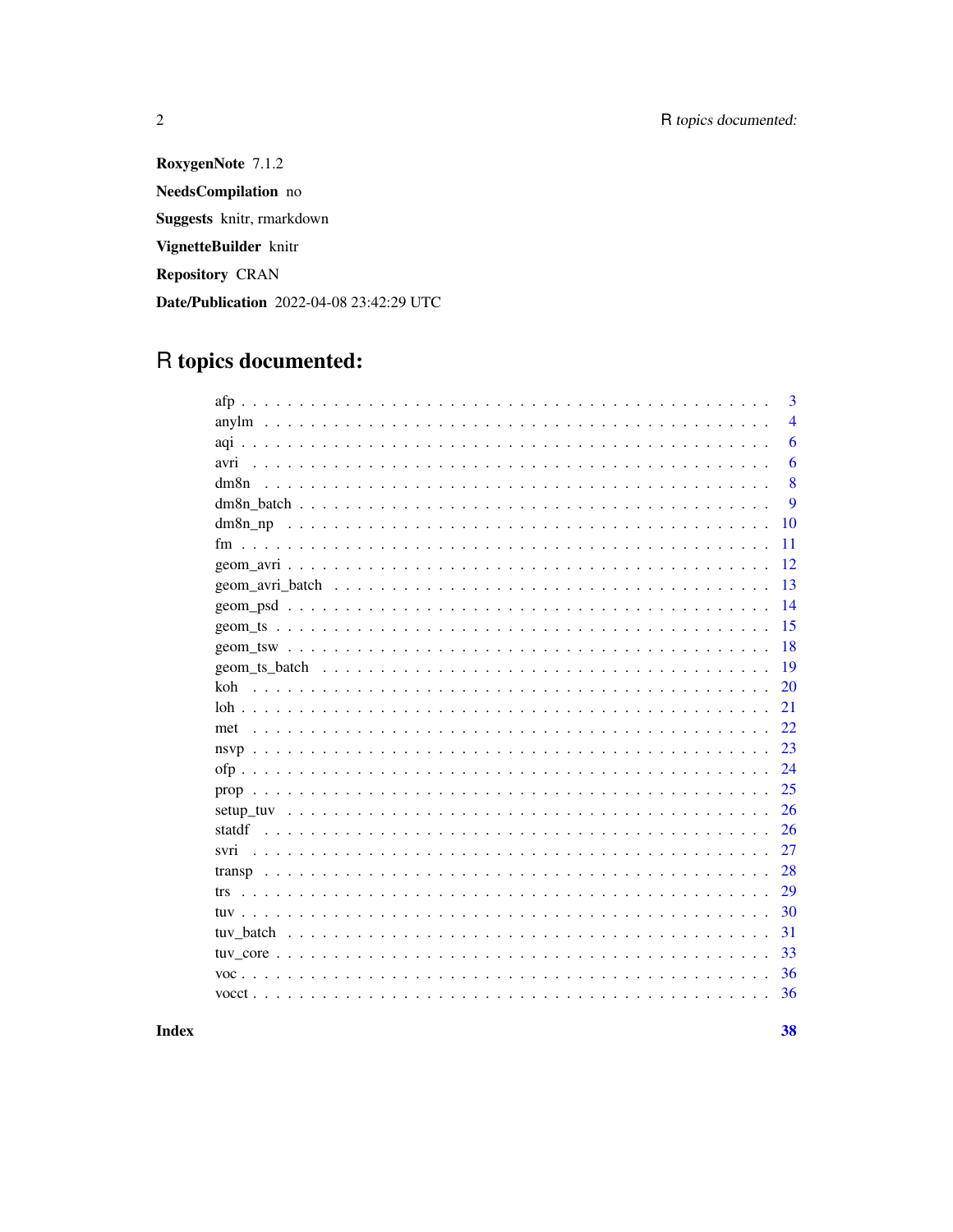# <span id="page-2-0"></span>Description

Calculate Aerosol Formation Potential (AFP) of VOC time series. Unit of AFP is ug/m3. Note: for Chinese VOC name, please also use English punctuation.

# Usage

```
afp(
  df,
  inunit = "ppbv",t = 25,p = 101.325,
  stcd = FALSE,
  sortd = TRUE,
  chn = FALSE
)
```
#### Arguments

| df     | dataframe contains time series.                                                                                                                                                                                                           |
|--------|-------------------------------------------------------------------------------------------------------------------------------------------------------------------------------------------------------------------------------------------|
| inunit | input's unit for VOC concentration. A character vector from these options:<br>"ugm" or "ppbv". "ugm" means ug/m3. "ppbv" means part per billion volumn.<br>The default vaule is "ppby".                                                   |
| t      | Temperature, in Degrees Celsius, used to convert data in micrograms per cubic<br>meter to standard conditions (25 Degrees Celsius, 101.325 kPa). By default, t<br>equals to 25 Degrees Celsius.                                           |
| р      | Pressure, in kPa, used to convert data in micrograms per cubic meter to standard<br>conditions (25 Degrees Celsius, 101.325 kPa). By default, p equals to 101.325<br>kPa.                                                                 |
| stcd   | logical. Does it output results in standard conditions? The default vaule is<br>FALSE.                                                                                                                                                    |
| sortd  | logical value. It determines whether the VOC species are sorted or not. By<br>default, sortd has value "TRUE". If TRUE, VOC species in time series will be<br>arranged according to VOC group, relative molecular weight, and SOAY value. |
| chn    | logical. Dose colnames present as Chinese? The default vaule is FALSE.                                                                                                                                                                    |
|        |                                                                                                                                                                                                                                           |

# Details

The CAS number is matched for each VOC speices (from column name), and the average SOA yield (SOAY) is matched through the CAS number and used for time series calculation.

The average SOAY comes from "W. Wu, B. Zhao, S. Wang, J. Hao, Ozone and secondary organic aerosol formation potential from anthropogenic volatile organic compounds emissions in China. J Environ Sci. 53, 224–237 (2017)". Note: If input VOC species contain M,P-xylene, it will be automatically divided into m-xylene and P-xylene evenly.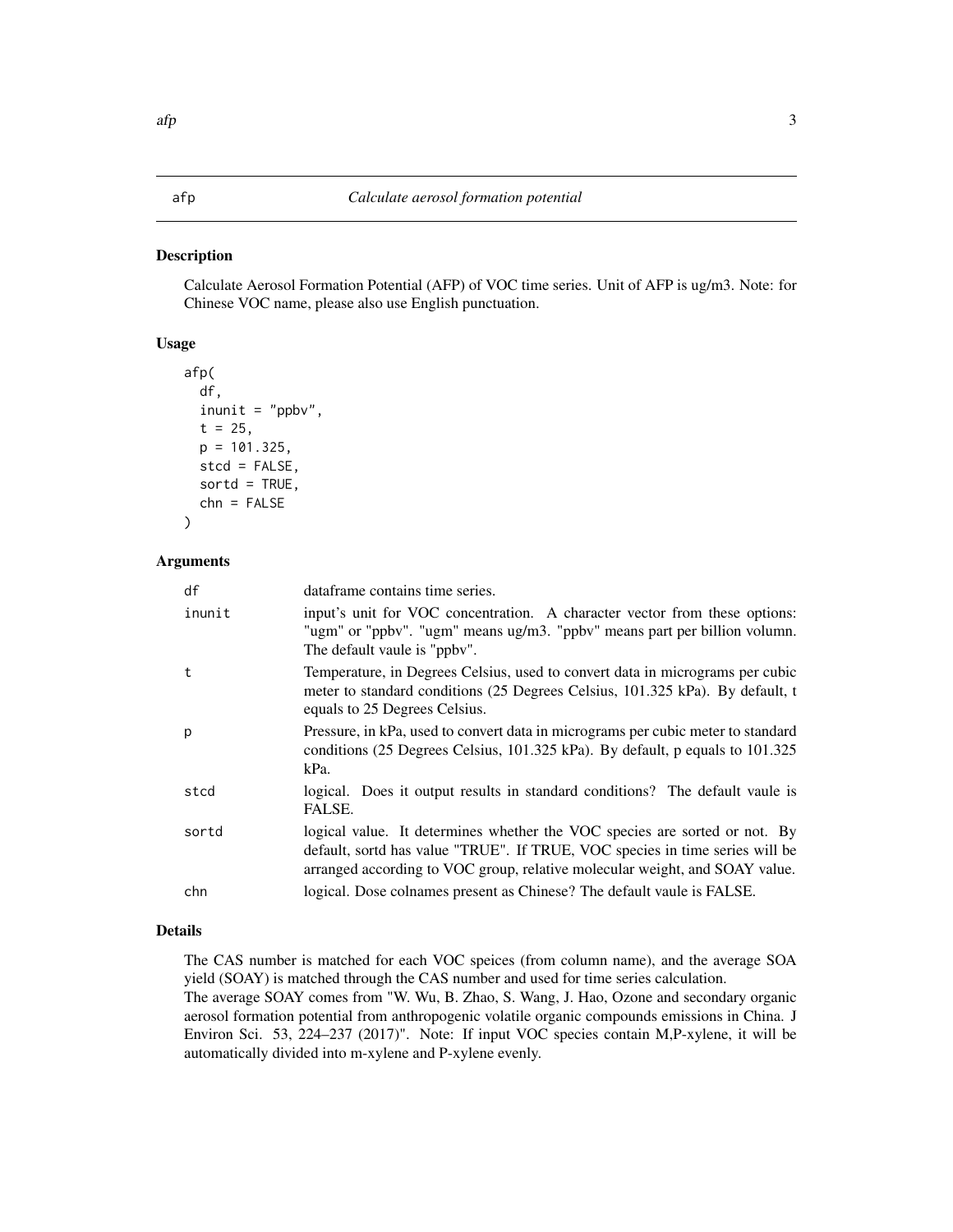# <span id="page-3-0"></span>Value

a list contains 5 tables: SOAY\_Result: matched SOAY value result; AFP\_Result: AFP time series of VOC by species; AFP\_Result\_mean: the average value and proportion of AFP of VOC by species (sorted from large to small); AFP\_Result\_group: AFP time series of VOC classified by groups; AFP\_Result\_group\_mean: the average value and proportion of AFP of VOC according to major groups (sorted from large to small).

anylm *Analysis of linear regression for time series in batch*

# Description

Analyse linear regression for time series in batch

#### Usage

```
anylm(
  df,
  xd = 2,
 yd = 3,zd = NULL,
  td = NULL,mi = 1,range.y = "interval",
  range.x = "interval",
  nperm = 99,showpage = TRUE,
  scint = FALSE,dign = 1,
  zfill = "lightgray",
  ppsize = 2,
  showinfo = TRUE,
  ptsize = 12,
  pncol = NULL
```
#### Arguments

)

| df | dataframe of time series.                                                                                                                                                                      |
|----|------------------------------------------------------------------------------------------------------------------------------------------------------------------------------------------------|
| xd | species or columns for x axis, vector of number or columnes. Default vaule is<br>$2^{\prime}$ .                                                                                                |
| yd | species or columns for y axis, vector of number or columnes. Default vaule is<br>$'3'$ .                                                                                                       |
| zd | species or columns to fill points, vector of number or colnames. Default vaule<br>is 'NULL'. If zd is setted, labels for scaled color represent Percentile value (0,<br>$0.25, 0.5, 0.75, 1$ . |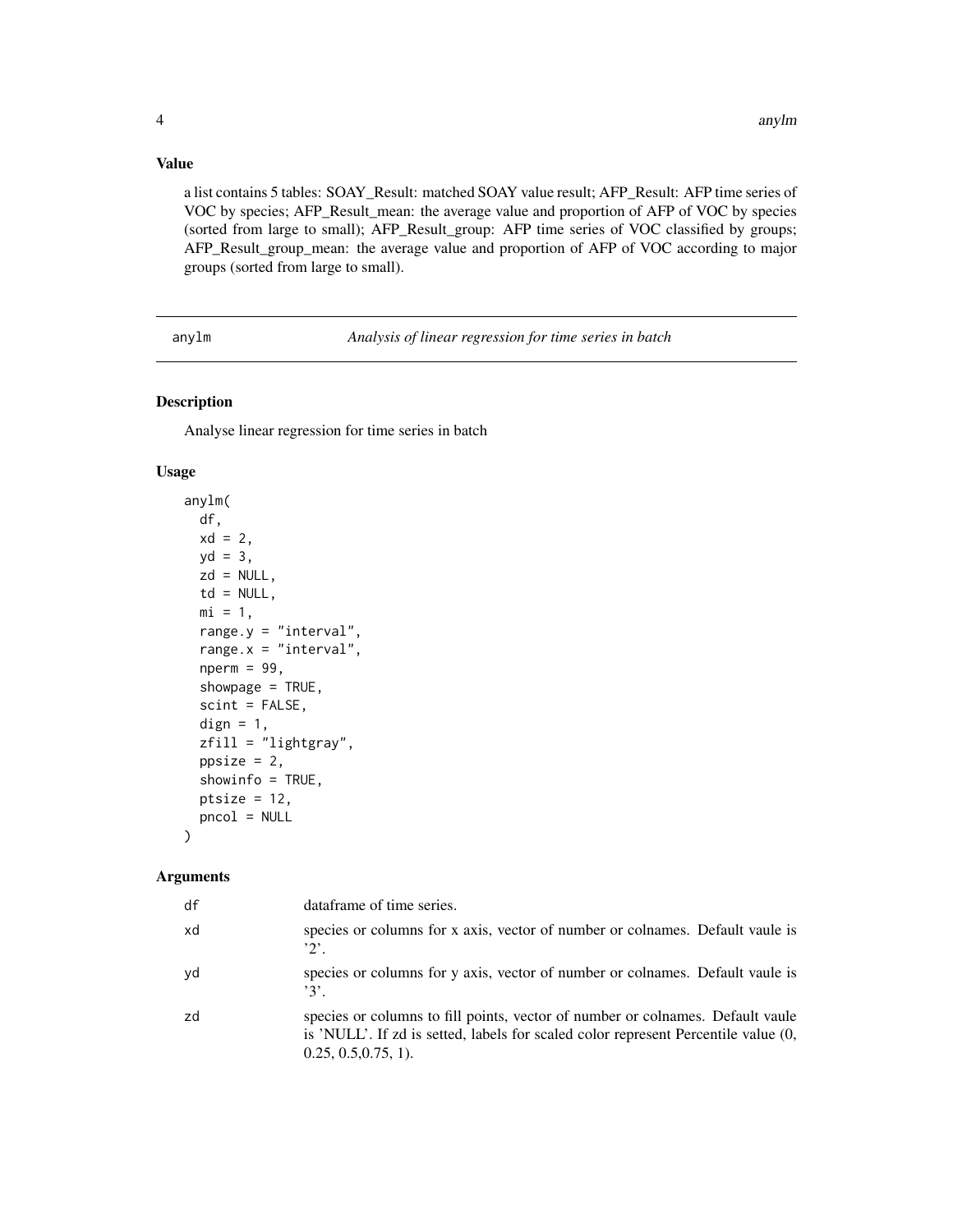#### anylm 5

| td       | 1 column to group data, number or colname. Default vaule is 'NULL'.                                                                                                                                                                                                                                                                                                                                                                                                                                                                                                                                       |
|----------|-----------------------------------------------------------------------------------------------------------------------------------------------------------------------------------------------------------------------------------------------------------------------------------------------------------------------------------------------------------------------------------------------------------------------------------------------------------------------------------------------------------------------------------------------------------------------------------------------------------|
| mi       | index $(1-4)$ of methods: 1. ordinary least squares $(OLS)$ ; 2. major axis $(MA)$ ;<br>3. standard major axis (SMA); 4. and ranged major axis (RMA). Refered from<br>R package 'lmodel2'. Default vaule is '1'.                                                                                                                                                                                                                                                                                                                                                                                          |
| range.y  | Parametres for ranged major axis regression (RMA). If range $y = NULL$ and<br>range. $x = NULL$ , RMA will not be computed. If only one of them is NULL, the<br>program will stop. If range $y =$ "relative": variable y has a true zero (relative-<br>scale variable). If range $y =$ "interval": variable y possibly includes negative<br>values (interval-scale variable). If range $x =$ "relative": variable x has a true zero<br>(relative-scale variable). If range $x =$ "interval": variable x possibly includes<br>negative values (interval-scale variable). Refered from R package 'lmodel2'. |
| range.x  | Parametres, please see 'range.y'.                                                                                                                                                                                                                                                                                                                                                                                                                                                                                                                                                                         |
| nperm    | Number of permutations for the tests. If nperm $= 0$ , tests will not be computed.<br>Refered from R package 'lmodel2'.                                                                                                                                                                                                                                                                                                                                                                                                                                                                                   |
| showpage | logical value for showing all plots. If TRUE, print all plot in 1 page. Default<br>vaule is 'TRUE'.                                                                                                                                                                                                                                                                                                                                                                                                                                                                                                       |
| scint    | logical value for displaying scientific notion in legend and plot title. Default<br>vaule is 'FALSE'.                                                                                                                                                                                                                                                                                                                                                                                                                                                                                                     |
| dign     | numeric value for digists in legend and plot title. Default vaule is '1'.                                                                                                                                                                                                                                                                                                                                                                                                                                                                                                                                 |
| zfill    | color for points, only valid when zd is NULL. Default vaule is "lightgray".                                                                                                                                                                                                                                                                                                                                                                                                                                                                                                                               |
| ppsize   | size for points. Default vaule is "lightgray".                                                                                                                                                                                                                                                                                                                                                                                                                                                                                                                                                            |
| showinfo | logical value for displaying regression information in plot title. Default vaule is<br>'TRUE'.                                                                                                                                                                                                                                                                                                                                                                                                                                                                                                            |
| ptsize   | font size for plot title. Default vaule is '12'.                                                                                                                                                                                                                                                                                                                                                                                                                                                                                                                                                          |
| pncol    | number of columns for plots in page. Refered from R package 'gridExtra'.<br>Default vaule is 'NULL'.                                                                                                                                                                                                                                                                                                                                                                                                                                                                                                      |

# Details

X axis, Y axis, scaled color for points are flexible for multiple columns. Data could also be grouped according to 1 column.

# Value

a list contains: data\_list, lm\_df, lm\_list, plot\_list, all\_plot. data\_list: a list contains data for linear regression. lm\_df: a dataframe for key results of linear regression. row index of lm\_df corresponds to 'id' of plot in 'all\_plot'. lm\_list: a list contains detail results of linear regression. plot\_list: a list contains plots for linear regression. all\_plot: a page for all plots in 'plot\_list'. To see page, please use this function: 'gridExtra::grid.arrange(grobs=...)'. To see page, please use this 2-lines function: 'g=gridExtra::arrangeGrob(grobs=...)',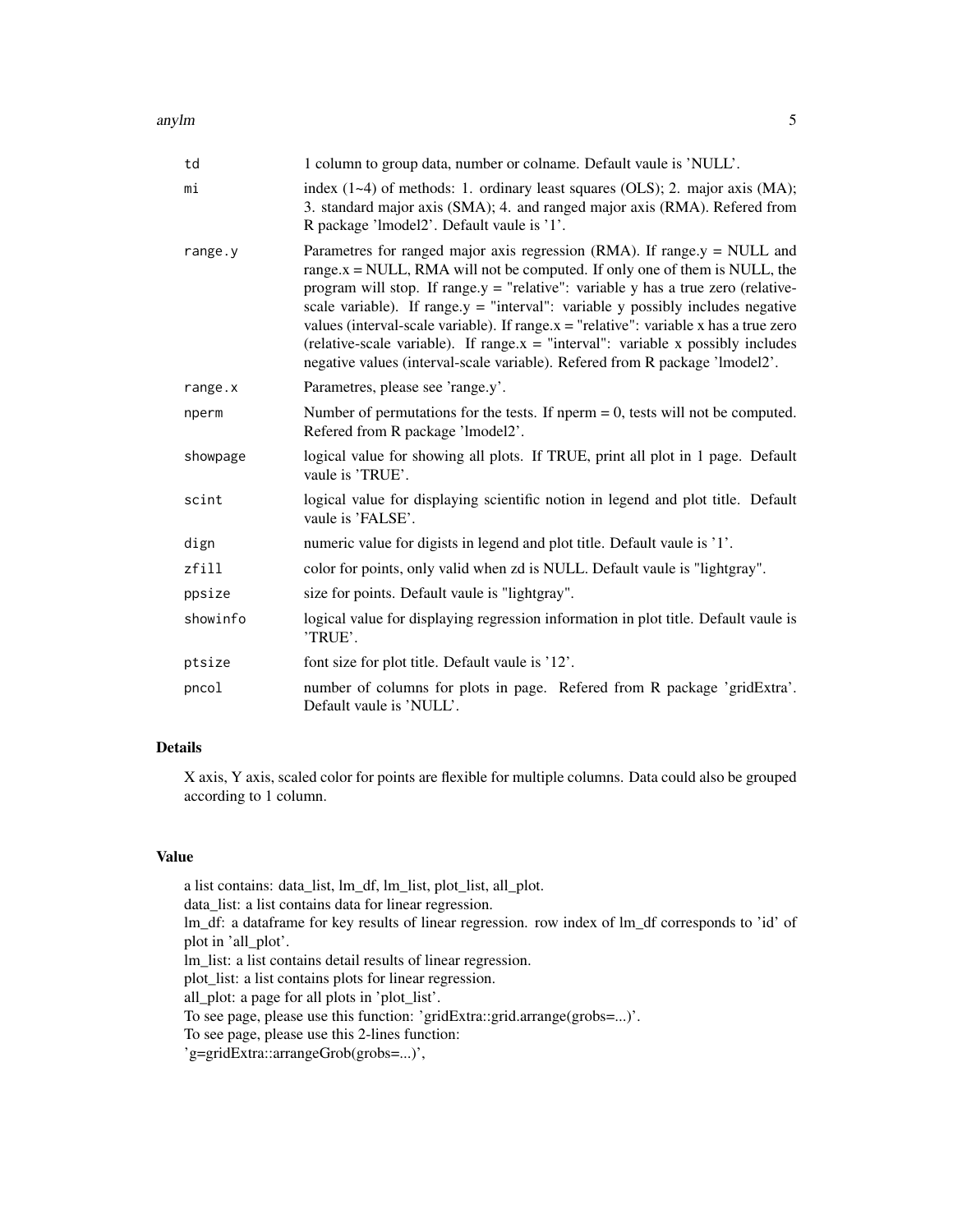<span id="page-5-0"></span>'ggplot2::ggsave(filename = "example.jpg", plot =g)'. 'id' of plot corresponds to row index of 'lm\_df'.

#### Examples

 $anylm(aqi, xd=c(2,3), yd=6, zd=4, td=NULL, dign=3)$ 

aqi *Demo data of air quality*

# Description

5 days air quality data (1 min resolution) includes: NO, NO2, CO, SO2, O3. The variables are as follows:

# Usage

aqi

# Format

A data frame with 7140 rows and 6 variables:

Time Time for data

NO Nitric oxide (NO)

NO2 Nitrogen Dioxide (NO2)

CO Carbon monoxide (CO)

SO2 Sulfur dioxide (SO2)

**O3** Ozone (O3)

avri *Calculate average of variation*

# Description

Calculates average of variation of time series. (contain but not limited to: average daily variation, average monthly variation, average annual variation)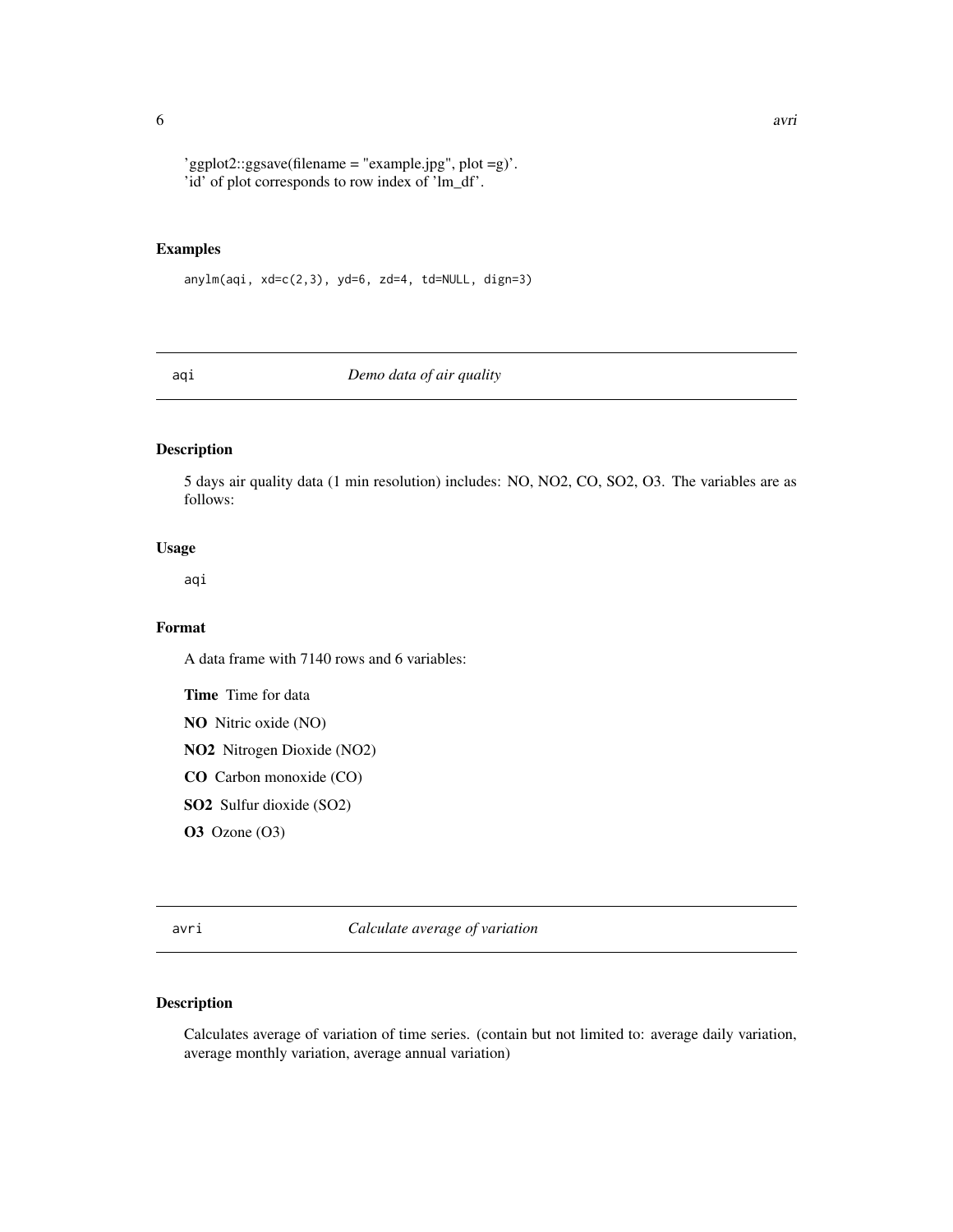avri $\overline{7}$ 

# Usage

```
avri(
 df,
 bkip = NULL,
 mode = "recipes",
 value = "day",
 st = NULL,et = NULL,na.rm = TRUE,digits = 2,
 wind = FALSE,colius = 2,coliwd = 3,
 sn = FALSE)
```
# Arguments

| df     | dataframe of time series.                                                                                                                                                                                                                                                                                                                                                                                                                              |
|--------|--------------------------------------------------------------------------------------------------------------------------------------------------------------------------------------------------------------------------------------------------------------------------------------------------------------------------------------------------------------------------------------------------------------------------------------------------------|
| bkip   | the basic time reslution for average variation, such as '1 hour'. If mode "custom"<br>is selected, do not need to enter bkip.                                                                                                                                                                                                                                                                                                                          |
| mode   | for calculating cycles: "recipes", "ncycle", "custom". "recipes" means using in-<br>ternal setting for calculation. "ncycle" means setting number of items for per<br>cycle. "custom" means using 1 column in dataframe as a list of grouping ele-<br>ments for calculation.                                                                                                                                                                           |
| value  | for detail setting of mode. Possible values for "recipes" are "day", "week",<br>"month", year". "day" equals to 24 (hours) values in 1 day. "week" equals<br>to 7 (days) values in 1 week. "month" equals to 31 (days) values in 1 month.<br>"year" equals to 12 (months) values in 1 year. values for "ncycle" is a num-<br>ber representing number of items in per cycle. values for "custom" is a number<br>representing column index in dataframe. |
| st     | start time of resampling. The default value is the fisrt value of date time column.                                                                                                                                                                                                                                                                                                                                                                    |
| et     | end time of resampling. The default value is the last value of date time column.                                                                                                                                                                                                                                                                                                                                                                       |
| na.rm  | logical value. Remove NA value or not?                                                                                                                                                                                                                                                                                                                                                                                                                 |
| digits | numeric value, digits for result dataframe.                                                                                                                                                                                                                                                                                                                                                                                                            |
| wind   | logical value. if TRUE, please set coliwd, coliws.                                                                                                                                                                                                                                                                                                                                                                                                     |
| coliws | numeric value, column index of wind speed in dataframe.                                                                                                                                                                                                                                                                                                                                                                                                |
| coliwd | numeric value, column index of wind direction (degree) in dataframe.                                                                                                                                                                                                                                                                                                                                                                                   |
| sn     | logical value. if TRUE, the results will be presented by scientific notation<br>(string).                                                                                                                                                                                                                                                                                                                                                              |

# Details

If you have wind data (wind speed, and wind direction in dgree), please set 'wind' as 'TRUE', and set values for 'coliwd' and 'coliws'.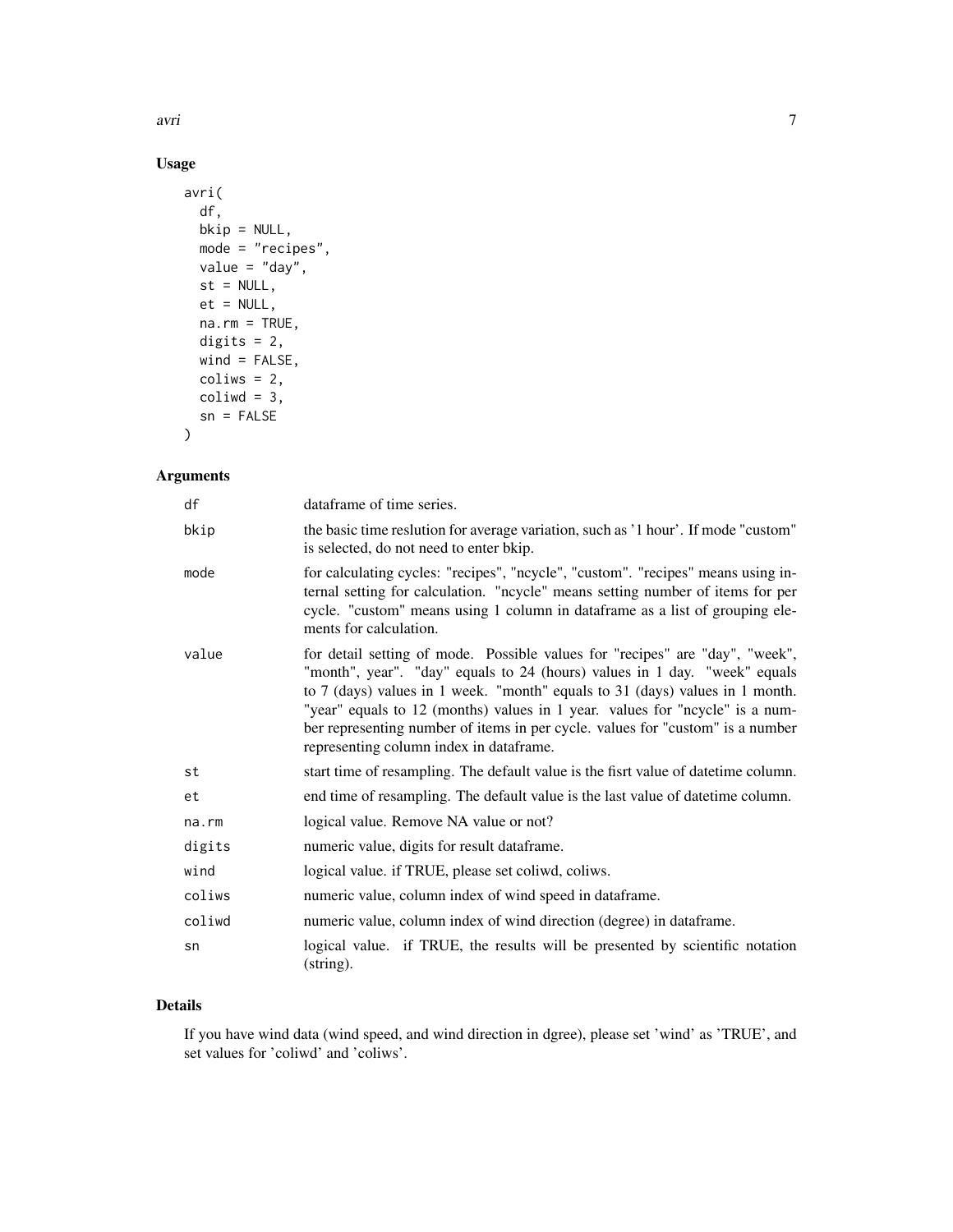#### <span id="page-7-0"></span>Value

a data frame which contains both the average variations and the standard deviations. Note that when the pattern USES "ncycle" or "custom", the start time determines the start time of the first element in the average variation. For example, if the first timestamp of data is "2010-05-01 12:00:00", the resolution is 1 hour, the mode is "ncycle", and the value is 24, then the result represents diurnal variation starting from 12 o'clock.

#### Examples

```
\arcsin(\text{met}, \text{bkip} = "1 \text{ hour", mode} = "recipes", value = "day",st = "2017-05-01 00:00:00", wind = TRUE, coliws = 4, coliwd = 5)
```
dm8n *Calculate daily maximum-8-hour ozone*

#### Description

Calculates daily maximum-8-hour ozone from ozone observation data.

#### Usage

```
dm8n(
  df,
  colid = 1,
  colio = 2,
  starthour = 0,
  endhour = 16,
  nh = 6,
  nc = 14,
  na.rm = TRUE,outputmode = 1,
  unitlb = NA)
```

| df        | dataframe of time series for ozone and other related parameters.                                                          |
|-----------|---------------------------------------------------------------------------------------------------------------------------|
| colid     | column index for date-time. By default, it equals to 1.                                                                   |
| colio     | column index for ozone. By default, it equals to 2.                                                                       |
| starthour | numeric, start hour for calculating 8-hour ozone. By default, it equals to 0.                                             |
| endhour   | numeric, end hour for calculating 8-hour ozone. By default, it equals to 16<br>which means averaging ozone between 16~23. |
| nh        | numeric. The number of effective hourly concentrations per 8-hour period.                                                 |
| nc        | numeric. The number of effective 8-hour average concentrations per day.                                                   |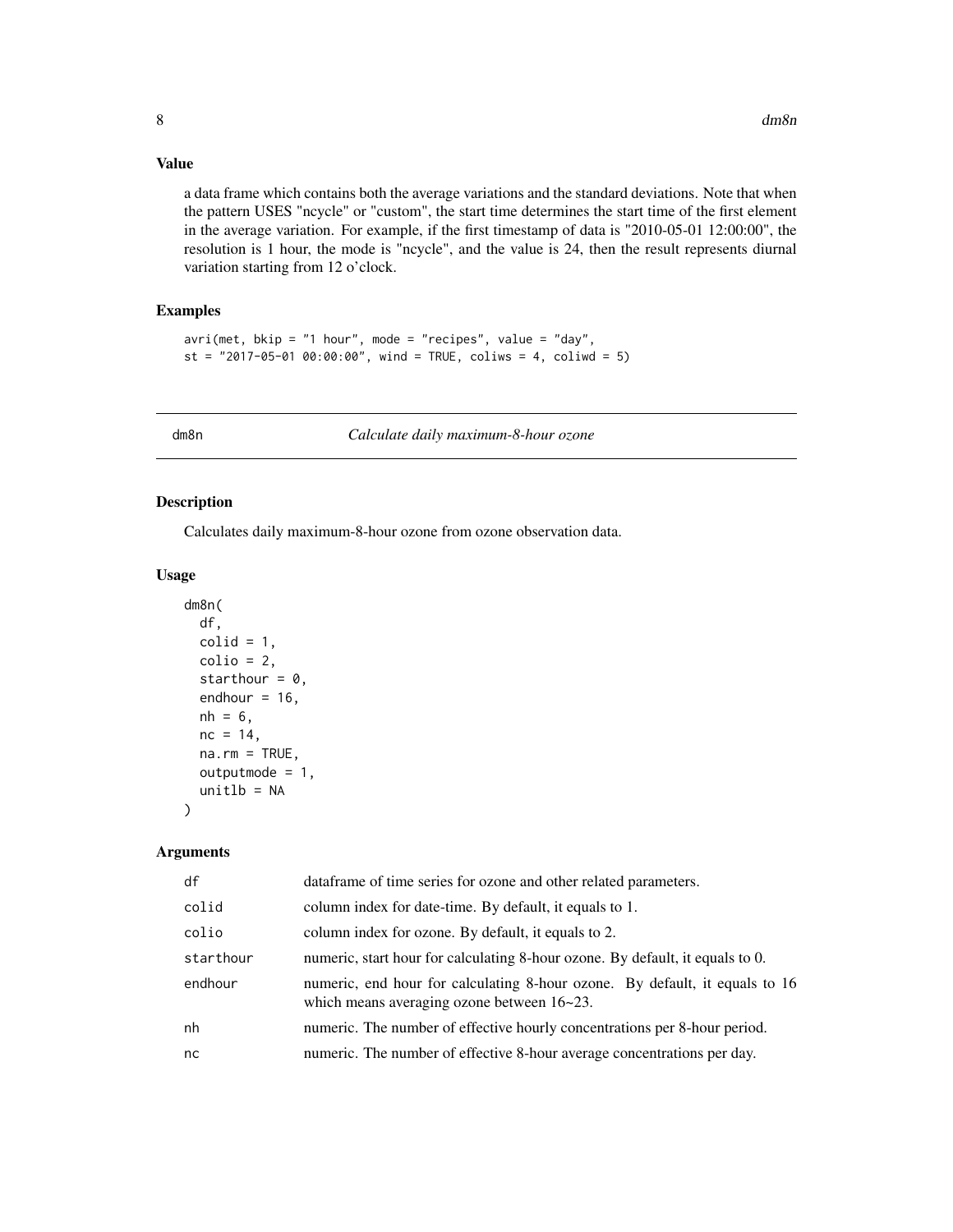# <span id="page-8-0"></span>dm8n\_batch 9

| na.rm      | logical. Should missing values (including NaN) be omitted from the calcula-<br>tions?                                                              |
|------------|----------------------------------------------------------------------------------------------------------------------------------------------------|
| outputmode | numeric, the format of the output, possible value: 1 or 2. See 'value' for the<br>results of filling in 1 or 2.                                    |
| unitlb     | labels for y axis of dma8 plot. By default, it equals to NA. If set this parameter,<br>the order of species should same as that in the data frame. |

#### Details

This function can calculate daily maximum-8-hour ozone and other parameters corresponding to it.

#### Value

a dataframe depends on the value of 'outputMode'. Value 1 will output 1 list which incudes 1 table (maximum-8-hour ozone) and 1 plot (dma8 plot). Value 2 will output 1 list which contains 4 tables (8-hour ozone, statistics of the number of effective hourly concentrations in each 8-hour average concentration, statistics of the number of effective 8-hour average concentrations in each day, maximum-8-hour ozone) and 1 plot (dma8 plot).

#### Examples

```
## Not run:
dm8n(aqi,colio=6,unitlb=c("NO (ppbv)", "NO2 (ppbv)", "CO (ppbv)", "SO2 (ppbv)", "O3 (ppbv)"))
## End(Not run)
```
dm8n\_batch *Calculate daily maximum-8-hour ozone in batch*

# Description

Calculates daily maximum-8-hour ozone in batch

#### Usage

```
dm8n_batch(
  df,
  starthour = 0,
  endhour = 16,
 nh = 6,
 nc = 14,
 na.rm = TRUE,outputmode = 1
)
```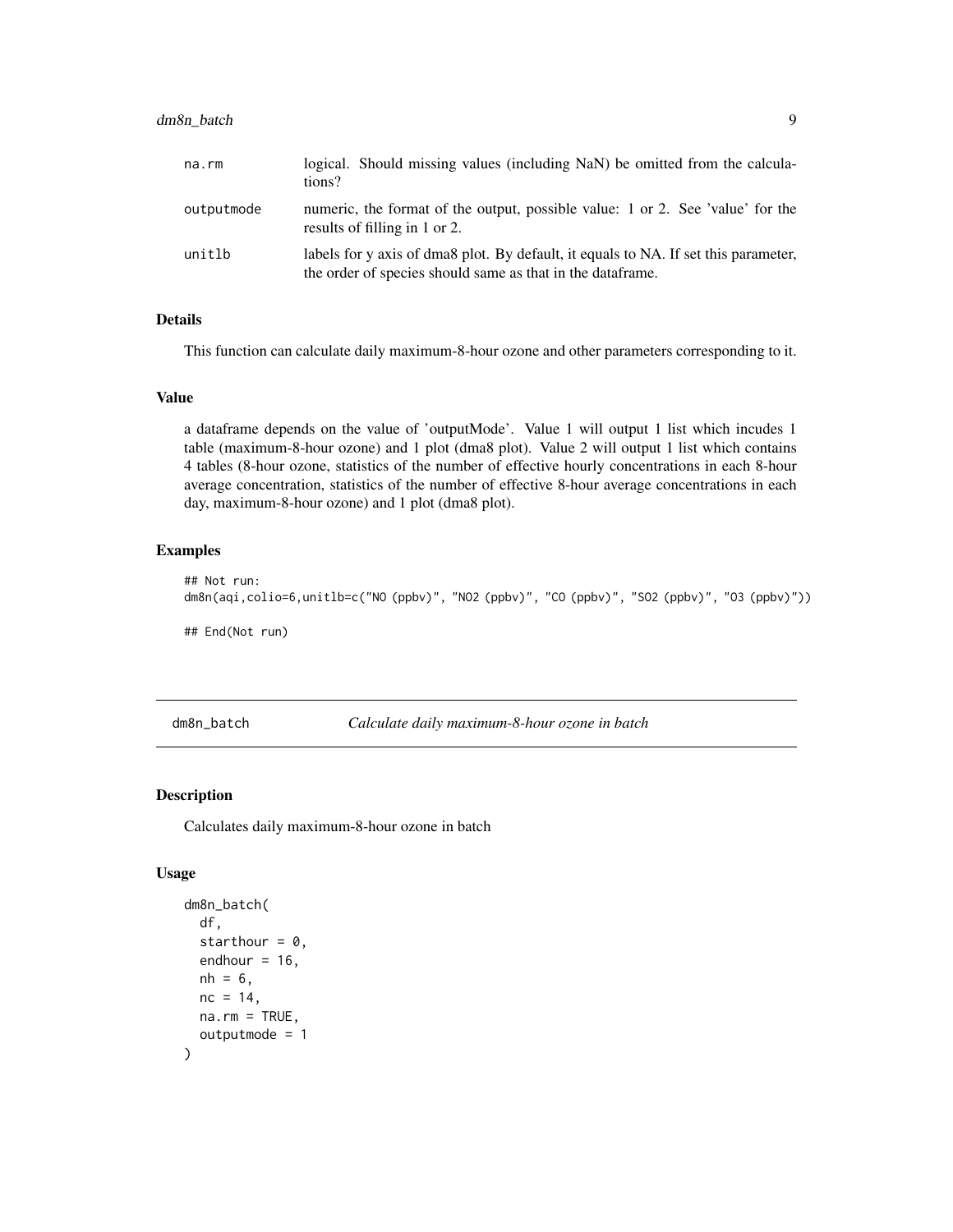# <span id="page-9-0"></span>Arguments

| df         | dataframe of time series for ozone and other related parameters.                                                          |
|------------|---------------------------------------------------------------------------------------------------------------------------|
| starthour  | numeric, start hour for calculating 8-hour ozone. By default, it equals to 0.                                             |
| endhour    | numeric, end hour for calculating 8-hour ozone. By default, it equals to 16<br>which means averaging ozone between 16~23. |
| nh         | numeric. The number of effective hourly concentrations per 8-hour period.                                                 |
| nc         | numeric. The number of effective 8-hour average concentrations per day.                                                   |
| na.rm      | logical. Should missing values (including NaN) be omitted from the calcula-<br>tions?                                     |
| outputmode | numeric, the format of the output, possible value: 1 or 2. See 'value' for the<br>results of filling in 1 or 2.           |

# Details

This function can calculate daily maximum-8-hour ozone in batch.

#### Value

a dataframe depends on the value of 'outputMode'. Value 1 will output 1 list which incudes 1 table (maximum-8-hour ozone). Value 2 will output 1 list which contains 4 tables (8-hour ozone, statistics of the number of effective hourly concentrations in each 8-hour average concentration, statistics of the number of effective 8-hour average concentrations in each day, maximum-8-hour ozone).

dm8n\_np *Calculate daily maximum-8-hour ozone without printing plot*

# Description

Calculates daily maximum-8-hour ozone from ozone observation data without printing plot

#### Usage

```
dm8n_np(
  df,
  \text{cold} = 1,
 colio = 2,
  starthour = 0,
  endhour = 16,
 nh = 6,
 nc = 14.
 na.rm = TRUE,outputmode = 1
)
```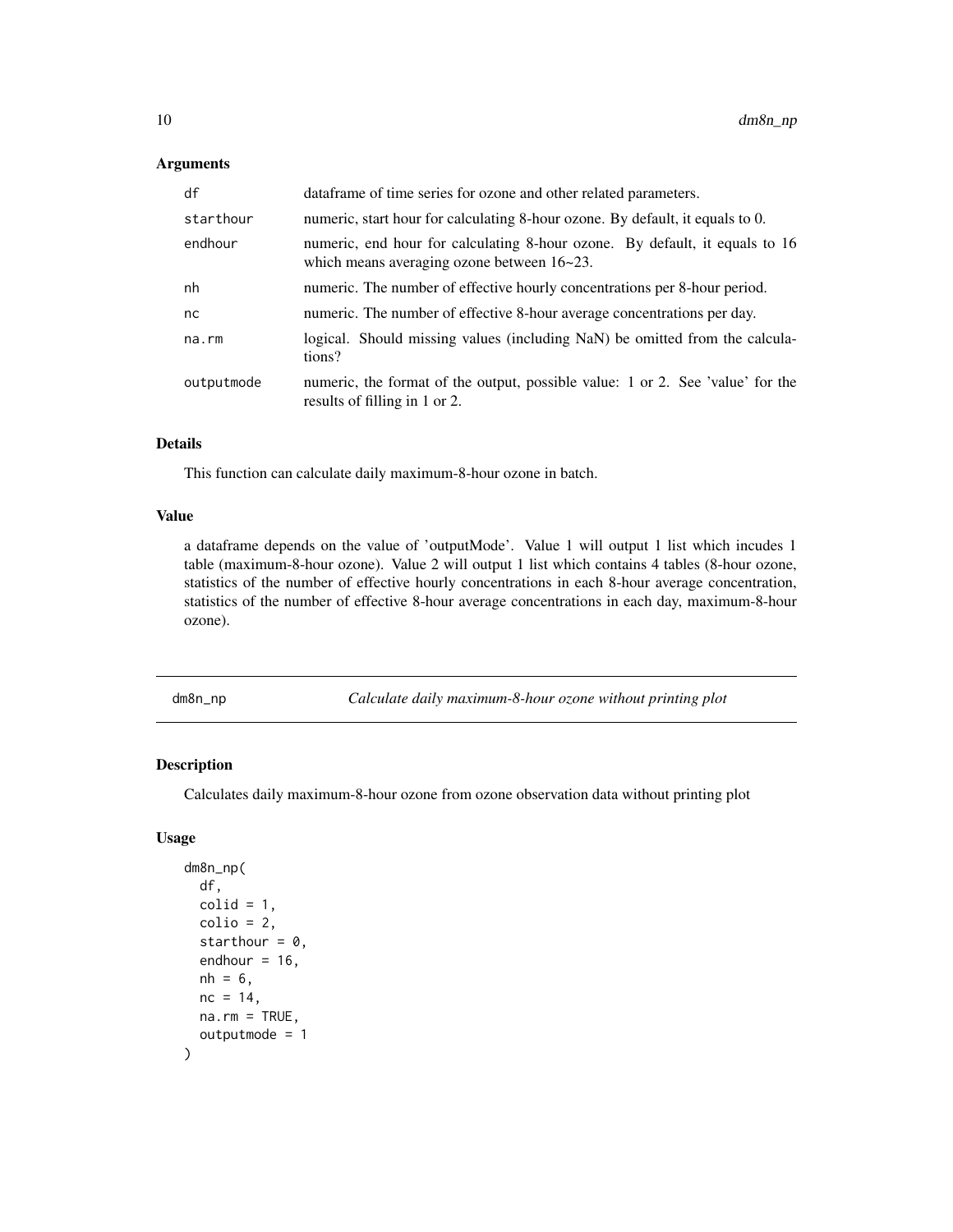# <span id="page-10-0"></span>Arguments

| df         | dataframe of time series for ozone and other related parameters.                                                               |
|------------|--------------------------------------------------------------------------------------------------------------------------------|
| colid      | column index for date-time. By default, it equals to 1.                                                                        |
| colio      | column index for ozone. By default, it equals to 2.                                                                            |
| starthour  | numeric, start hour for calculating 8-hour ozone. By default, it equals to 0.                                                  |
| endhour    | numeric, end hour for calculating 8-hour ozone. By default, it equals to 16<br>which means averaging ozone between $16 - 23$ . |
| nh         | numeric. The number of effective hourly concentrations per 8-hour period.                                                      |
| nc         | numeric. The number of effective 8-hour average concentrations per day.                                                        |
| na.rm      | logical. Should missing values (including NaN) be omitted from the calcula-<br>tions?                                          |
| outputmode | numeric, the format of the output, possible value: 1 or 2. See 'value' for the<br>results of filling in 1 or 2.                |

#### Details

This function can calculate daily maximum-8-hour ozone and other parameters corresponding to it.

#### Value

a dataframe depends on the value of 'outputMode'. Value 1 will output 1 list which incudes 1 table (maximum-8-hour ozone). Value 2 will output 1 list which contains 4 tables (8-hour ozone, statistics of the number of effective hourly concentrations in each 8-hour average concentration, statistics of the number of effective 8-hour average concentrations in each day, maximum-8-hour ozone).

# Examples

dm8n\_np(aqi,colio=6)

fm *format the theme of plot*

# Description

Format the theme of plot.

#### Usage

 $fm(p, fsz = 13, lsz = 0.5, tkl = 0.2)$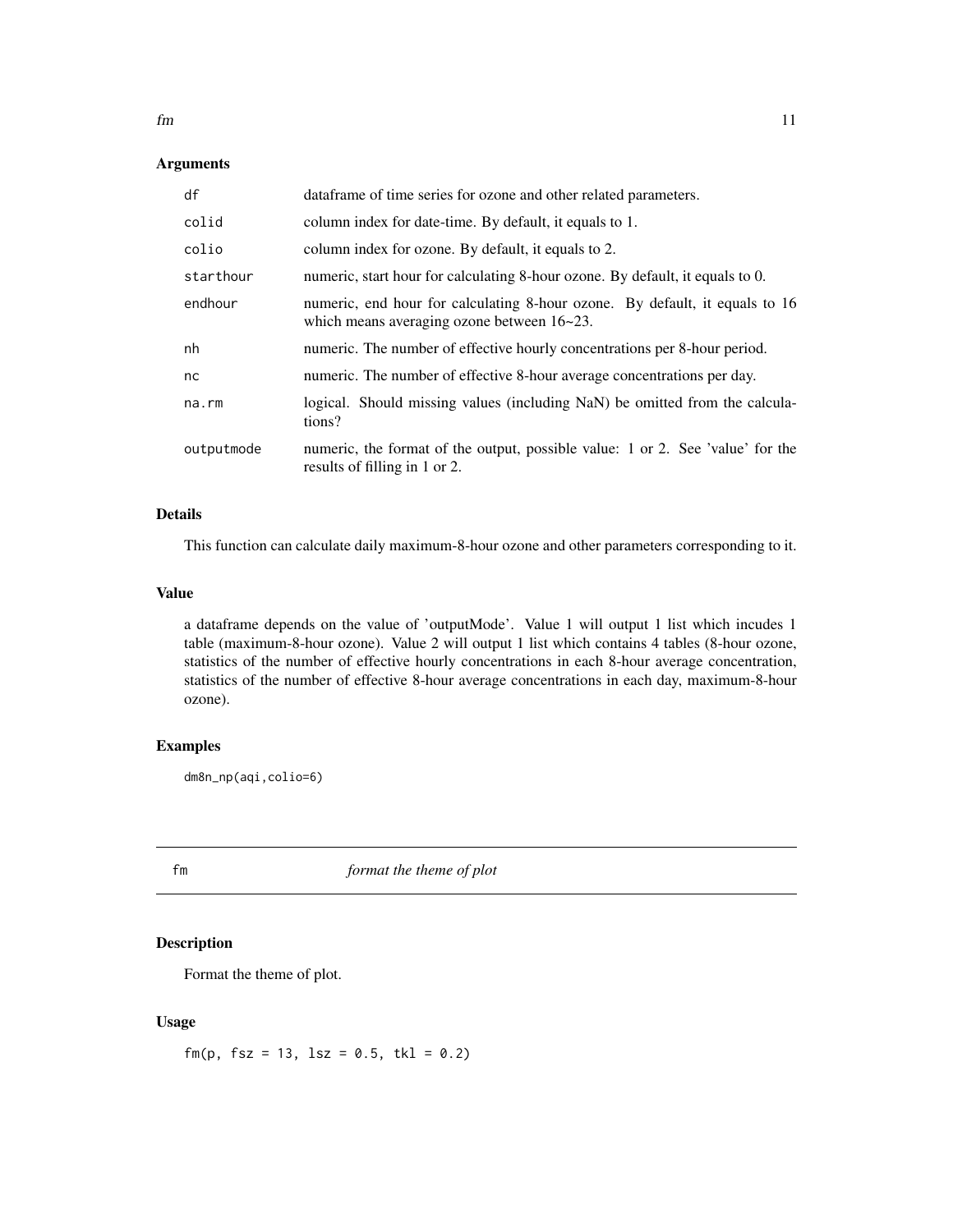<span id="page-11-0"></span>12 geom\_avri

# Arguments

|     | a ggplot-format plot.                       |
|-----|---------------------------------------------|
| fsz | font size in plot.                          |
| lsz | line size of panel border and axis in plot. |
| tk1 | tick length in plot.                        |
|     |                                             |

# Value

a plot with a new theme.

geom\_avri *Plot the average variation*

# Description

Easy way to plot the average variation.

# Usage

```
geom_avri(
 df,
 cave = 2,
 csd = 3,
 ssd = 1,
 alpha = 0.5,
 xlab = NULL,ylab = NULL,
 lcc = NULL,lsize = 1,rff = NULL
)
```

| df           | dataframe contains average variation value and their standard deviation. |
|--------------|--------------------------------------------------------------------------|
| cave         | column index of average variation. The default vaule is 2.               |
| csd          | column index of standard deviation. The default vaule is 3.              |
| ssd          | scale value for standard deviation. The default vaule is 1.              |
| alpha        | the alpha value of ribbon. The default vaule is 0.5.                     |
| xlab         | text expression of x axis label. The default vaule is NULL.              |
| ylab         | text expression of y axis label. The default vaule is NULL.              |
| $_{\rm lcc}$ | color of line. The default vaule is NULL.                                |
| lsize        | size of line. The default vaule is NULL. The default vaule is 1.         |
| rff          | fill color of ribbon. The default vaule is NULL.                         |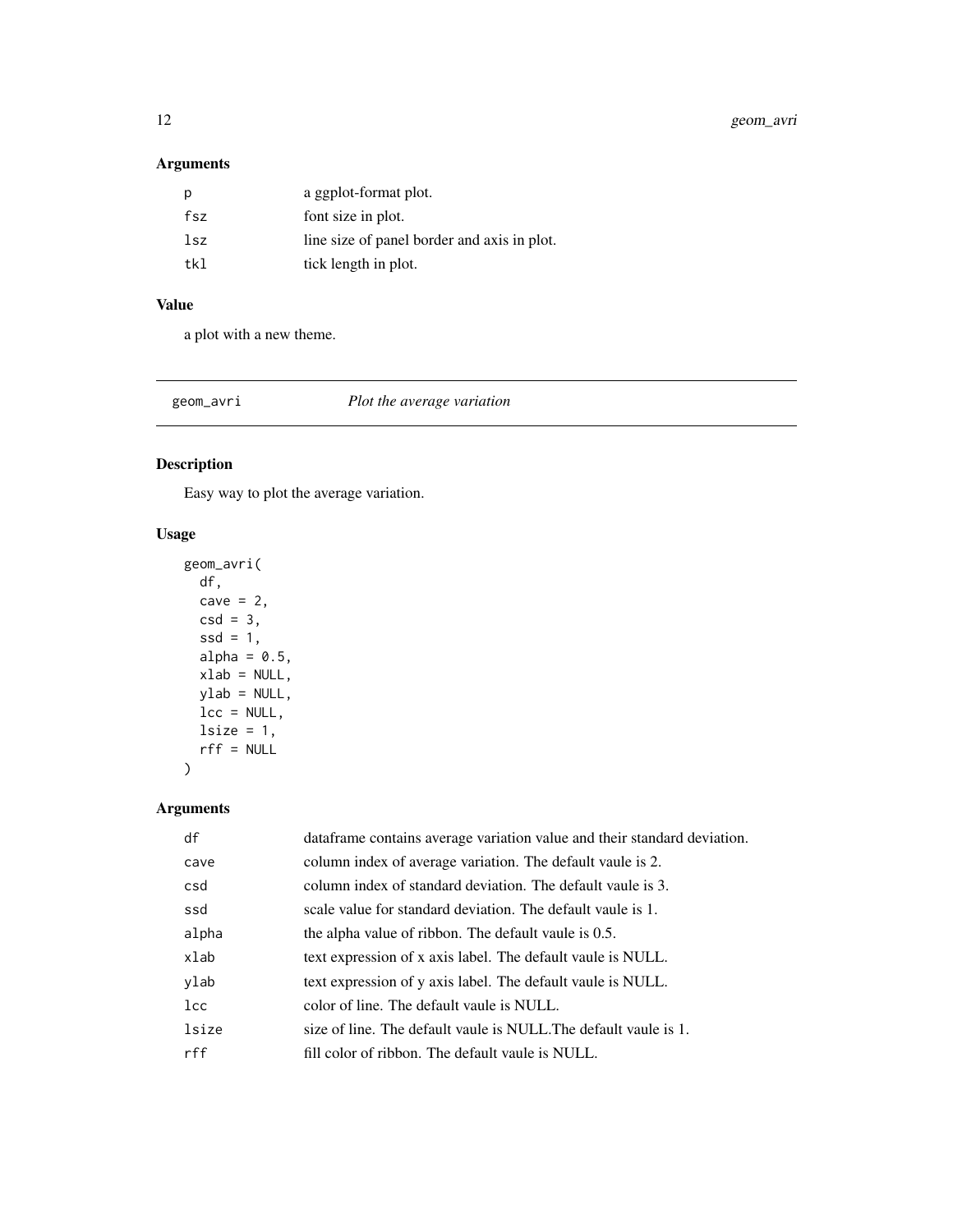# <span id="page-12-0"></span>geom\_avri\_batch 13

# Examples

```
## Not run:
x=avri(aqi, bkip = "1 hour", mode = "recipes", value
= "day", st = "2017-05-01 00:00:00")
geom_avri(x,cave=6, csd=11, alpha=0.5, lcc="#0050b3",
rff="#40a9ff", xlab="Time",ylab=bquote(O[3]~" "~(ppbv)))
```
## End(Not run)

geom\_avri\_batch *Plot the average variation in batch*

# Description

Easy way to plot the average variation in batch.

#### Usage

```
geom_avri_batch(
  df,
  ssd = 1,
  alpha = 0.5,
 xlab = NULL,ylab = NULL,
 lcc = NULL,lsize = 1,rff = NULL,ncol = 2,
 bquote = FALSE
\mathcal{L}
```

| df       | dataframe contains average variation value and their standard deviation.                                      |
|----------|---------------------------------------------------------------------------------------------------------------|
| ssd      | scale value for standard deviation. The default vaule is 1.                                                   |
| alpha    | the alpha value of ribbon. The default vaule is 0.5.                                                          |
| xlab     | text expression of x axis label. The default vaule is NULL. Need to set with ylab<br>at the same time.        |
| ylab     | text expression of y axis label. The default vaule is NULL. Need to set with xlab<br>at the same time.        |
| $_{1cc}$ | colors of lines. The default vaule is NULL. Need to set with rff at the same time.                            |
| lsize    | size of lines. The default vaule is NULL. The default vaule is 1.                                             |
| rff      | fill colors of ribbons. The default vaule is NULL. Need to set with lcc at the<br>same time.                  |
| ncol     | number of figure columns in final plot layout. The default vaule is 2.                                        |
| bquote   | logical value. Set to TRUE if you want to use bquote in labs (xlab and y lab).<br>The default vaule is FALSE. |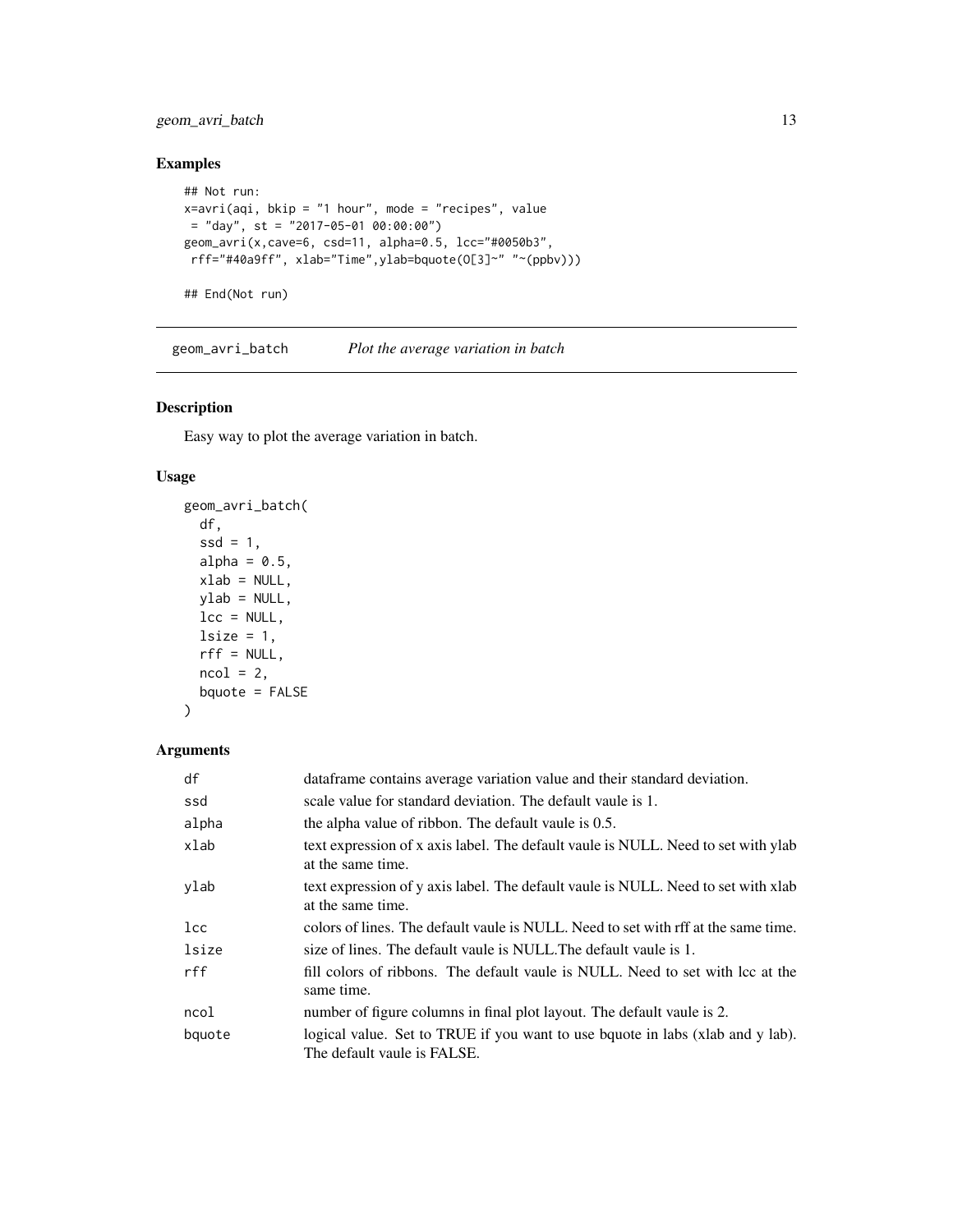#### Examples

```
## Not run:
#example 1
x=avri(aqi, bkip = "1 hour", mode = "recipes", value= "day", st = "2017-05-01 00:00:00")
geom_avri_batch(x)
#example 2
x=avri(aqi, bkip = "1 hour", mode = "recipes", value
= "day", st = "2017-05-01 00:00:00")
lcc=c("#f5222d","#fa8c16","#52c41a","#1890ff","#722ed1")
rff=c("#ff7875","#ffc069","#95de64","#69c0ff","#b37feb")
xlab1=list(bquote(Time~""),bquote(Time~""),bquote(Time~""),
bquote(Time~""),bquote(Time~""))
ylab1=list(bquote(NO~" "~(ppbv)), bquote(NO[2]~" "~(ppbv)),
bquote(CO~" "~(ppmv)), bquote(SO[2]~" "~(ppbv)), bquote(O[3]~" "~(ppbv)))
geom_avri_batch(x, alpha=0.6, xlab=xlab1, ylab=ylab1,
lcc=lcc, rff=rff, bquote=TRUE)
#example 3
x=avri(aqi, bkip = "1 hour", mode = "recipes", value= "day", st = "2017-05-01 00:00:00")
xlab2=rep("Time",5)
ylab2=c("NO","NO2","CO","SO2","O3")
geom_avri_batch(x, alpha=0.6, xlab=xlab2, ylab=ylab2,
lcc=lcc, rff=rff, bquote=FALSE)
## End(Not run)
```
geom\_psd *Plot the time series of particle size distribution.*

#### Description

Plot the time series of particle size distribution.

#### Usage

```
geom_psd(
  df,
  labxyl = NULL,
  \log y = TRUE,
  ybk = NULL,
  nlmt = NULL,
  csbk = pretty_breaks(4),
  trans = "identity",
  colsz = 1,
  fsz = 13,
  lsz = 0.4,
  tkl = 0.2)
```
<span id="page-13-0"></span>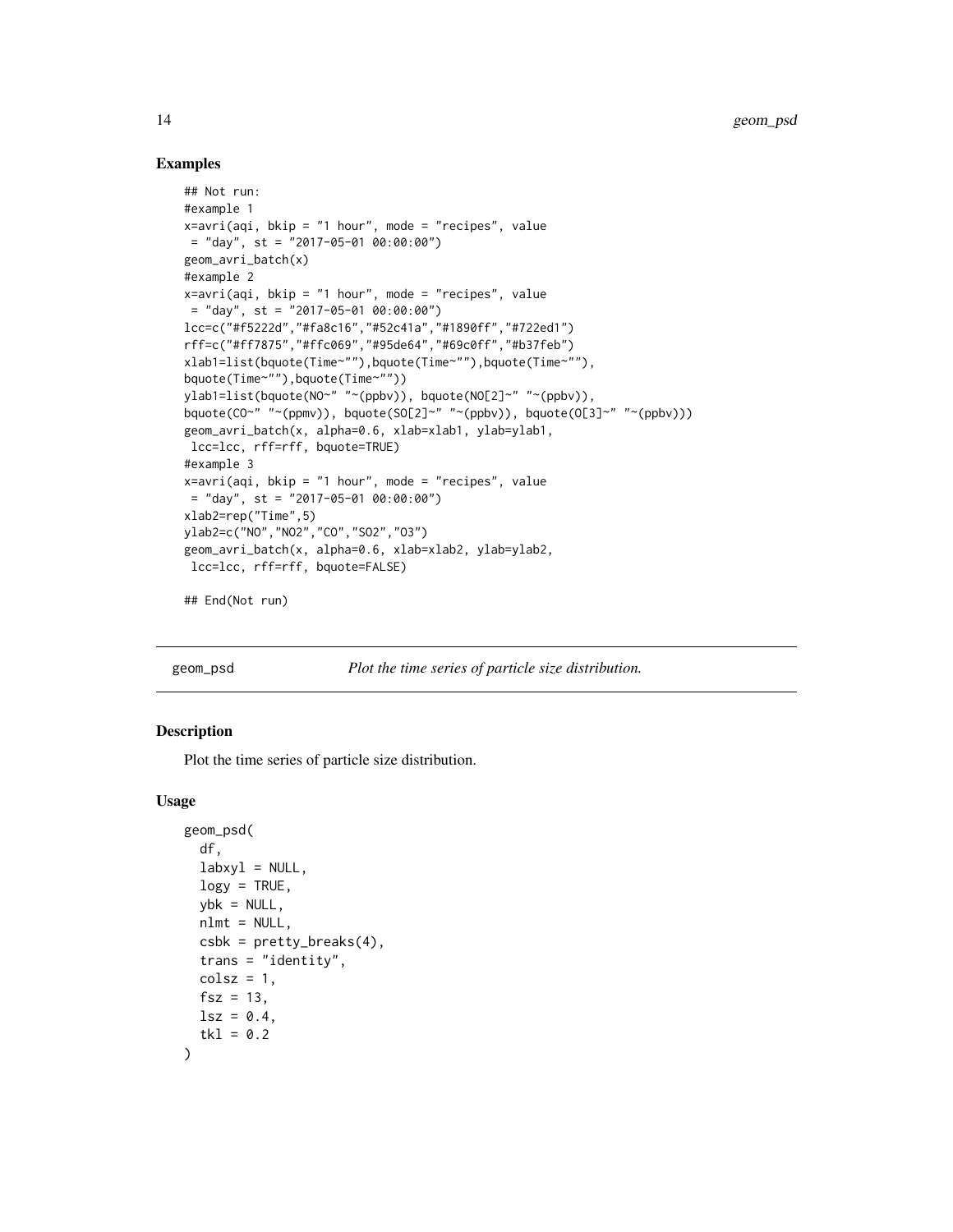#### <span id="page-14-0"></span>geom\_ts 15

# Arguments

| df     | dataframe of particle size data: the first column of input is datetime; the other<br>columns are number concentration $(N, unit: #/cm3)$ or log number concentration<br>$(dN/dlogdp, unit: #/cm3)$ for each particle size channel. Column names of the<br>other columns are the middle particle size for each particle size channel. |
|--------|--------------------------------------------------------------------------------------------------------------------------------------------------------------------------------------------------------------------------------------------------------------------------------------------------------------------------------------|
| labxyl | vector, Set the title of x axis, y axis, legend. The default vaule is NULL. Bquote<br>grammer is accepted.                                                                                                                                                                                                                           |
| logy   | logical. Plot the data with log y axis. The default vaule is TRUE.                                                                                                                                                                                                                                                                   |
| ybk    | numeric vector, breaks of y axis.                                                                                                                                                                                                                                                                                                    |
| nlmt   | numeric value, range of particle number for colorscales of plot.                                                                                                                                                                                                                                                                     |
| csbk   | numeric vector, breaks of color bar.                                                                                                                                                                                                                                                                                                 |
| trans  | character string, "identity" or "log10". transformation of color bar breaks.                                                                                                                                                                                                                                                         |
| colsz  | numeric value, size of columns in plot.                                                                                                                                                                                                                                                                                              |
| fsz    | font size in plot.                                                                                                                                                                                                                                                                                                                   |
| lsz    | line size of panel border and axis in plot.                                                                                                                                                                                                                                                                                          |
| tkl    | tick length in plot.                                                                                                                                                                                                                                                                                                                 |

# Value

a plot for the time series of particle size distribution.

# Examples

```
## Not run:
dn_table = read.delim(system.file("extdata", "smps.txt", package = "foqat"),
check.names = FALSE)
dn1_table=dn_table[,c(1,5:148)]
dn1_table[,1]=as.POSIXct(dn1_table[,1], format="%m/%d/%Y %H:%M:%S", tz="GMT")
geom_psd(dn1_table,fsz=10)
```
## End(Not run)

geom\_ts *Plot time series*

# Description

Easy way to plot time series.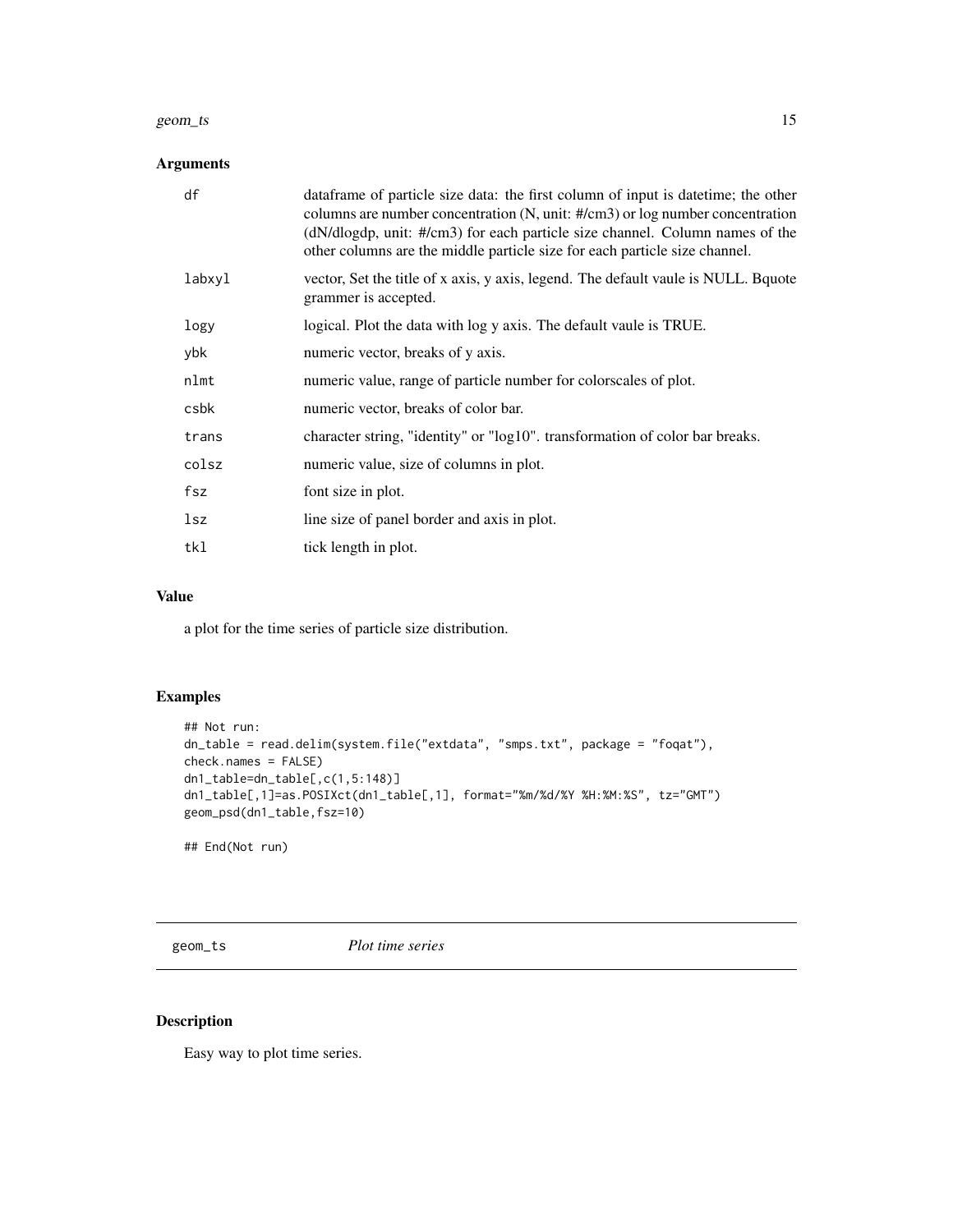# Usage

```
geom_ts(
 df,
 y1 = NULL,yr = NULL,
 yllab = NULL,
 yrlab = NULL,
 xlab = NULL,
 llist = NULL,
 plist = NULL,
 alist = NULL,
 blist = NULL,
 llab = NULL,plab = NULL,
 alab = NULL,
 blab = NULL,
  ltype = NULL,
 pshape = NULL,
  lsize = 1,psize = 1,
 lcc = NULL,pcc = NULL,
 aff = NULL,bf = NULL,ana = TRUE,
  apos = "stack",
 bna = TRUE,bpos = "identity",
 yl_limit = NULL,
 yr_limit = NULL,
 yl_breaks = waiver(),
 yr_breaks = waiver(),
 yl_minor_breaks = waiver()
)
```

| yl<br>vector, col index of species to be putted in the left y axis.                                |  |
|----------------------------------------------------------------------------------------------------|--|
| vector, col index of species to be putted in the right y axis. The default vaule is<br>yr<br>NULL. |  |
| yllab<br>text expression of left y axis label. The default vaule is NULL.                          |  |
| yrlab<br>text expression of right y axis label. The default vaule is NULL.                         |  |
| xlab<br>text expression of x axis label. The default vaule is NULL.                                |  |
| llist<br>vector, col index of species to be ploted by line. The default vaule is NULL.             |  |
| plist<br>vector, col index of species to be ploted by points. The default vaule is NULL.           |  |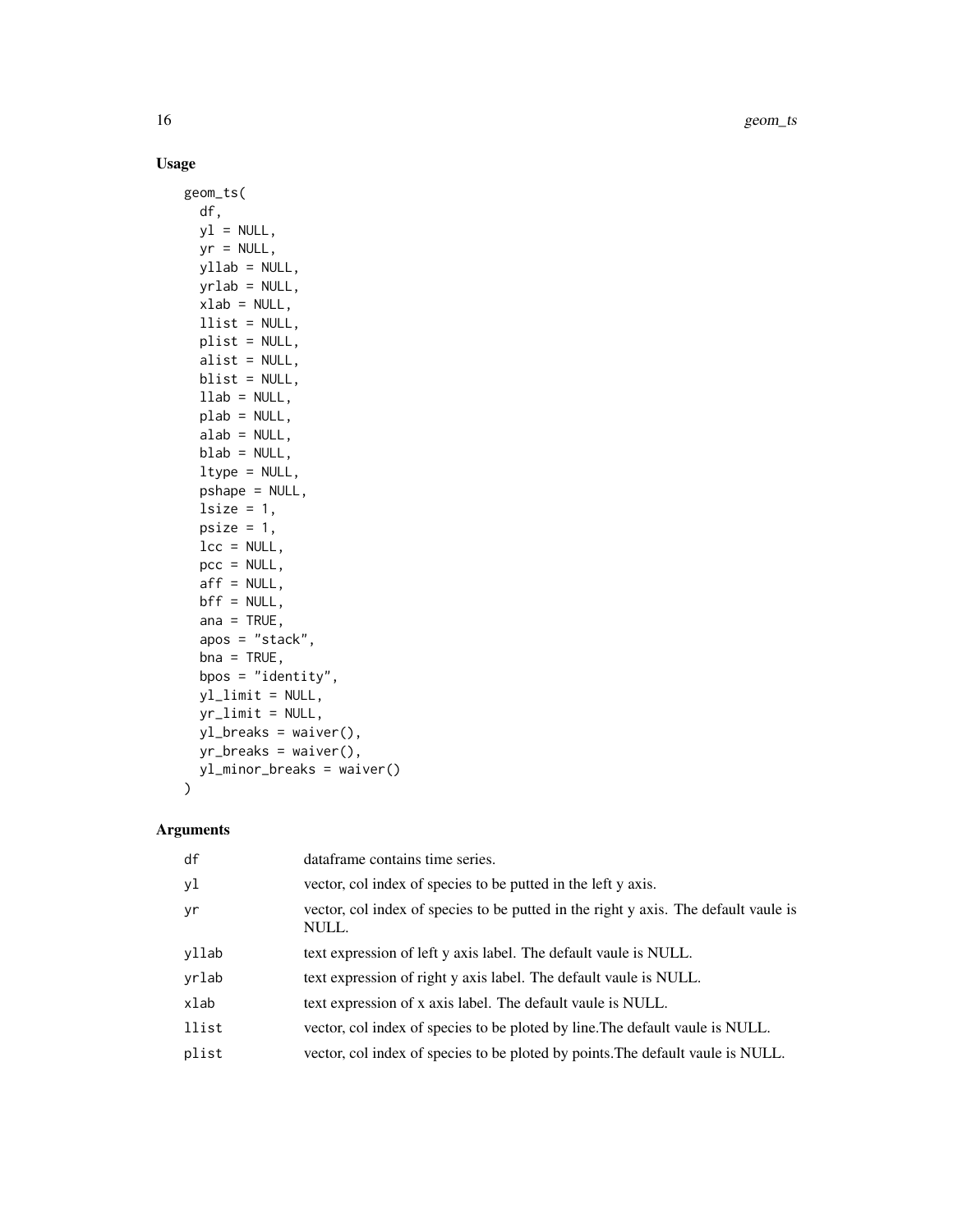| alist           | plist vector, col index of species to be ploted by areas. The default vaule is<br>NULL.                          |
|-----------------|------------------------------------------------------------------------------------------------------------------|
| blist           | plist vector, col index of species to be ploted by bars. The default vaule is NULL.                              |
| 11ab            | list of text expressions of legend labels of lines. The default vaule is NULL.                                   |
| plab            | list of text expressions of legend labels of points. The default vaule is NULL.                                  |
| alab            | list of text expressions of legend labels of areas. The default vaule is NULL.                                   |
| blab            | list of text expressions of legend labels of bars. The default vaule is NULL.                                    |
| ltype           | vector, type of lines. The default vaule is NULL.                                                                |
| pshape          | vector, shape of points. The default vaule is NULL.                                                              |
| lsize           | vector, size of lines. The default vaule is NULL. The default vaule is 1.                                        |
| psize           | vector, size of points. The default vaule is NULL. The default vaule is 1.                                       |
| lcc             | vector, colors of lines. The default vaule is NULL. The default vaule is NULL.                                   |
| pcc             | vector, colors of points. The default vaule is NULL. The default vaule is NULL.                                  |
| aff             | fill color of areas. The default vaule is NULL.                                                                  |
| bff             | fill color of bars. The default vaule is NULL.                                                                   |
| ana             | logical value, the way to handle NA values for areas. If you select FALSE, NA<br>value will be replaced by 0.    |
| apos            | Position adjustment for areas, either as a string, or the result of a call to a position<br>adjustment function. |
| bna             | logical value, the way to handle NA values for bars. If you select FALSE, NA<br>value will be replaced by 0.     |
| bpos            | Position adjustment for bars, either as a string, or the result of a call to a position<br>adjustment function.  |
| yl_limit        | two numeric values, specifying the lower limit and the upper limit of the scale<br>in left y axis.               |
| yr_limit        | two numeric values, specifying the lower limit and the upper limit of the scale<br>in right y axis.              |
| yl_breaks       | a numeric vector of positions for breaks in left y axis.                                                         |
| yr_breaks       | a numeric vector of positions for breaks in right y axis.                                                        |
| yl_minor_breaks |                                                                                                                  |

a numeric vector of positions for minor breaks in left y axis.

# Examples

```
## Not run:
aqi2=aqi
aqi2$NO[aqi2$NO>7]=NA
aqi2$NO2=aqi2$NO2*0.3
geom_ts(
     df=aqi2,
    yl=c(3,2),
    yr=6,
     alist=c(3,2),
```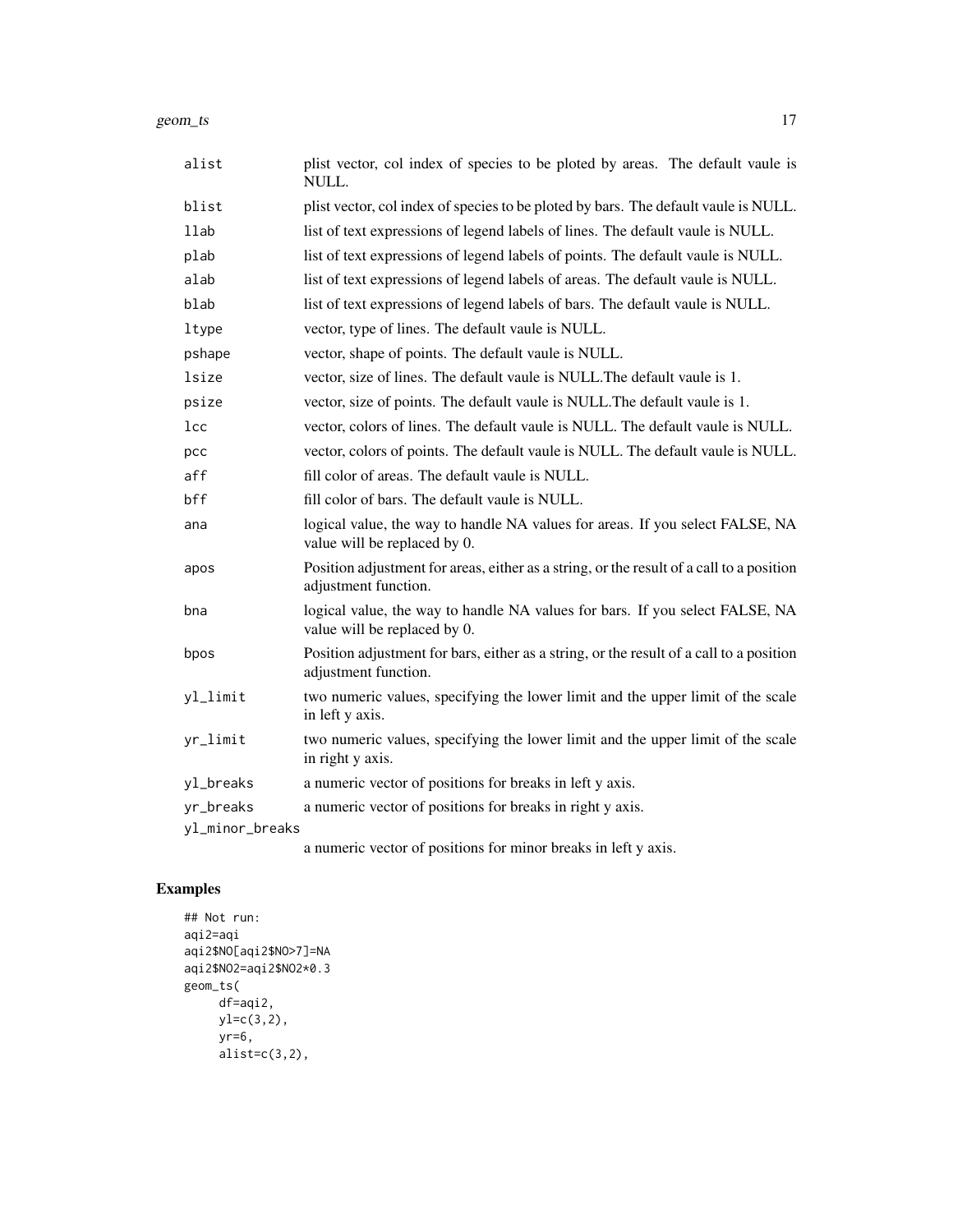```
llist=6,
    alab=list(bquote(NO[2]~" "), bquote(NO~" ")),
llab=list(bquote(O[3]~" ")),
     yllab=bquote(NO[x]~" "~(ppbv)),
     yrlab=bquote(O[3]~" "~(ppbv)),
     lcc="#ff4d4f",
     aff=c("#096dd9","#69c0ff"),
xlab="Datetime")
## End(Not run)
```
geom\_tsw *Plot time series*

# Description

Easy way to plot time series.

# Usage

```
geom_tsw(
 df,
 coliws = 2,
 coliwd = 3,
 lsize = 0.8,
 psize = NA,
 msize = 8,mlabel = "West wind",
 mx = 0.05,
 my = -0.1,
 mwd = 270\mathcal{L}
```

| df     | dataframe contains time series.                                                            |
|--------|--------------------------------------------------------------------------------------------|
| coliws | column index of wind speed. The default vaule is 2.                                        |
| coliwd | column index of wind direction. The default vaule is 3.                                    |
| lsize  | size of line (wind speed). The default vaule is 0.8.                                       |
| psize  | size of point (wind speed). The default vaule is NA.                                       |
| msize  | size of mark (wind direction). The default vaule is 8.                                     |
| mlabel | label of mark (wind direction). The default vaule is "West wind".                          |
| mx     | adjust value for the x position of mark (wind direction). The default vaule is<br>0.05.    |
| my     | adjust value for the y position of mark (wind direction). The default vaule is<br>$-0.1$ . |
| mwd    | direction of mark (wind direction). The default vaule is 270.                              |

<span id="page-17-0"></span>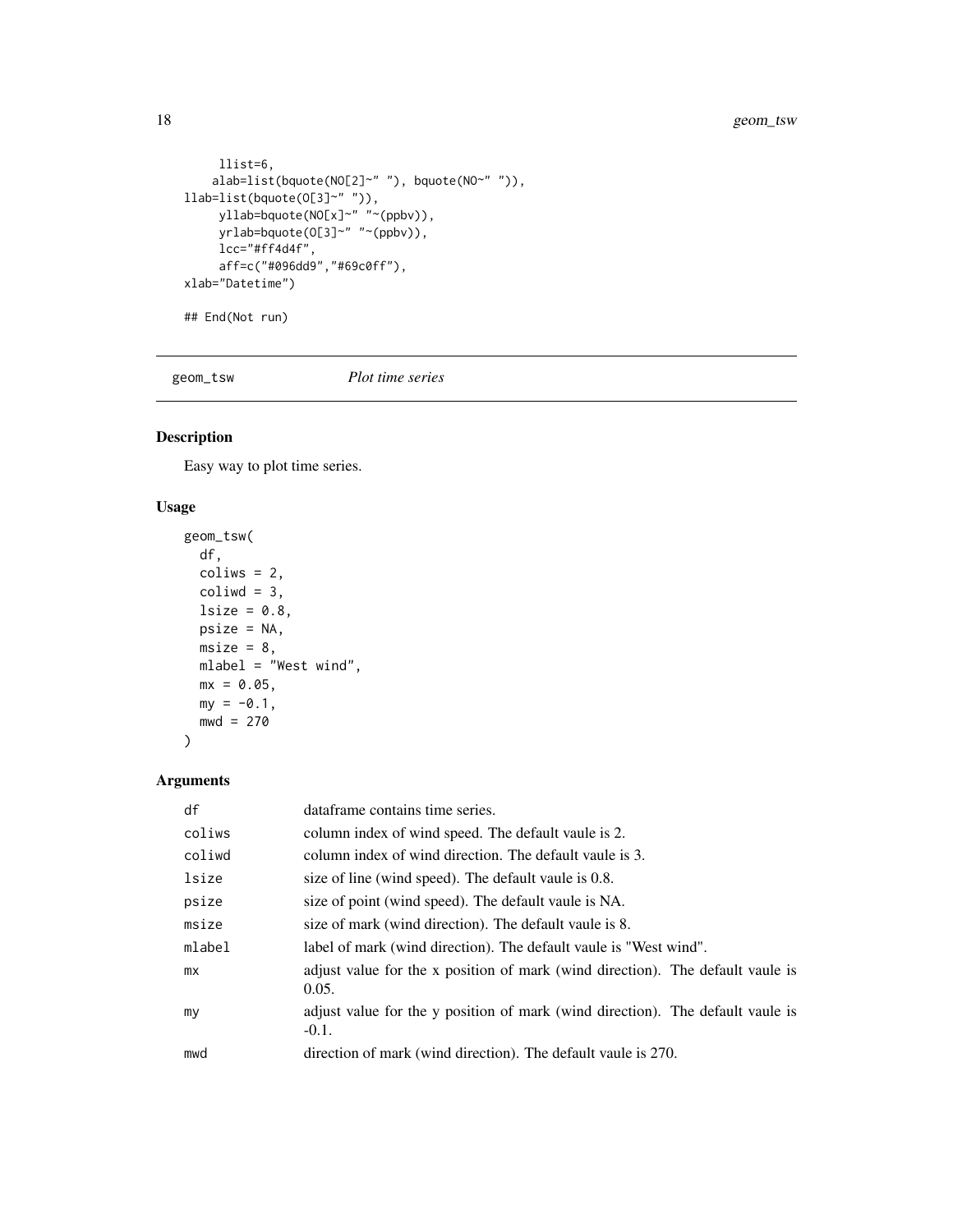# <span id="page-18-0"></span>geom\_ts\_batch 19

# Examples

```
## Not run:
metds=trs(met, bkip="15 mins")
geom_tsw(metds, coliws=4, coliwd=5)
```
## End(Not run)

geom\_ts\_batch *Plot time series in batch*

# Description

Easy way to plot time series in batch.

#### Usage

```
geom_ts_batch(
  df,
 xlab = NULL,
 ylab = NULL,
 cclist = NULL,
 bquote = FALSE,
 breaks = waiver(),
 date_breaks = waiver(),
  labels = waire(),date_labels = waiver(),
 minor_breaks = waiver(),
  date_minor_breaks = waiver(),
  expand = c(\emptyset, \emptyset),
 panelgap = 1
)
```

| df          | dataframe of time series.                                                                                                                                                                                                               |
|-------------|-----------------------------------------------------------------------------------------------------------------------------------------------------------------------------------------------------------------------------------------|
| xlab        | text expression of x axis label. The default vaule is NULL.                                                                                                                                                                             |
| ylab        | text expression of y axis label. The default vaule is NULL.                                                                                                                                                                             |
| cclist      | vector, colors of lines. The default vaule is NULL.                                                                                                                                                                                     |
| bquote      | logical value. Set to TRUE if you want to use bquote in labs (xlab and y lab).<br>The default vaule is FALSE.                                                                                                                           |
| breaks      | One of: $\cdot$ 'NULL' for no breaks $\cdot$ 'waiver()' for the breaks specified by 'date_breaks'<br>- A 'Date'/'POSIXct' vector giving positions of breaks - A function that takes<br>the limits as input and returns breaks as output |
| date_breaks | A string giving the distance between breaks like "2 weeks", or "10 years". If<br>both 'breaks' and 'date_breaks' are specified, 'date_breaks' wins.                                                                                     |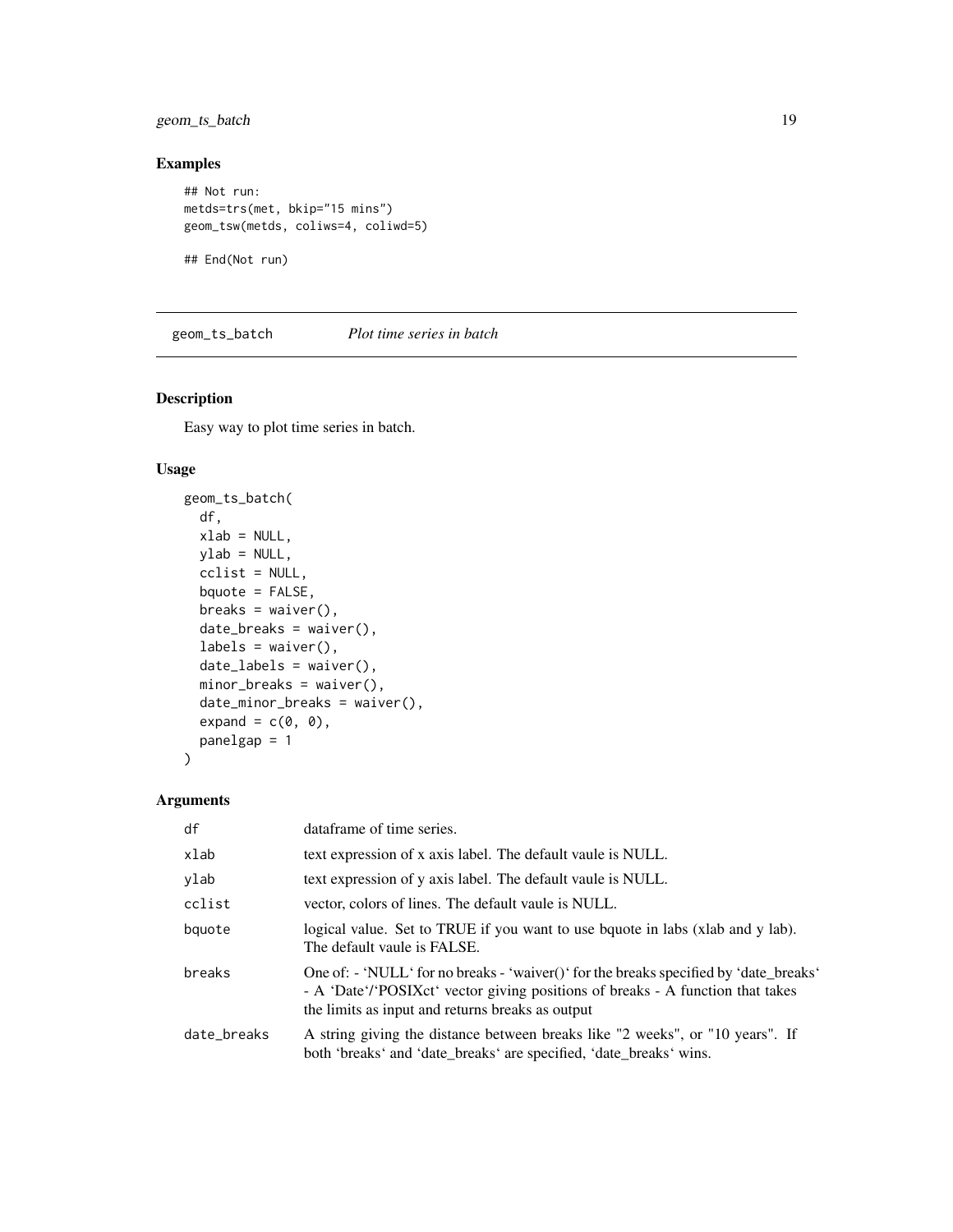<span id="page-19-0"></span>

| labels            | One of: - 'NULL' no labels - 'waiver()' for the default labels computed by the<br>transformation object - A character vector giving labels (must be same length as<br>'breaks') - A function that takes the breaks as input and returns labels as output.<br>Also accepts rlang lambda function notation.                                        |
|-------------------|--------------------------------------------------------------------------------------------------------------------------------------------------------------------------------------------------------------------------------------------------------------------------------------------------------------------------------------------------|
| date_labels       | A string giving the formatting specification for the labels. Codes are defined in<br>[strftime()]. If both 'labels' and 'date_labels' are specified, 'date_labels' wins.                                                                                                                                                                         |
| minor_breaks      | One of: - 'NULL' for no breaks - 'waiver()' for the breaks specified by 'date_minor_breaks'<br>- A 'Date'/'POSIXct' vector giving positions of minor breaks - A function that<br>takes the limits as input and returns minor breaks as output                                                                                                    |
| date_minor_breaks |                                                                                                                                                                                                                                                                                                                                                  |
|                   | A string giving the distance between minor breaks like "2 weeks", or "10 years".<br>If both 'minor_breaks' and 'date_minor_breaks' are specified, 'date_minor_breaks'<br>wins.                                                                                                                                                                   |
| expand            | For position scales, a vector of range expansion constants used to add some<br>padding around the data to ensure that they are placed some distance away from<br>the axes. Use the convenience function expansion() to generate the values for<br>the expand argument. The defaults are to expand the scale by 5 side for discrete<br>variables. |
| panelgap          | gap of panels. The default vaule is 0.5.                                                                                                                                                                                                                                                                                                         |

# Examples

```
## Not run:
#example 1
geom_ts_batch(aqi)
#example 2
xlab1="Time"
ylab1=c("NO","NO2","CO","SO2","O3")
geom_ts_batch(aqi, xlab=xlab1, ylab=ylab1)
#example 3
xlab2=bquote(Time~"")
ylab2=list(bquote(NO~" "~(ppbv)), bquote(NO[2]~"
 "~(ppbv)), bquote(CO~" "~(ppmv)), bquote(SO[2]~"
 "~(ppbv)), bquote(O[3]~" "~(ppbv)))
cclist=c("#eb2f96", "#1890ff", "#52c41a", "#faad14", "#f5222d")
geom_ts_batch(aqi, xlab=xlab2, ylab=ylab2, cclist=cclist, bquote=TRUE)
```

```
## End(Not run)
```
koh *get kOH*

# Description

Searches kOH value from 'chemspider.com'.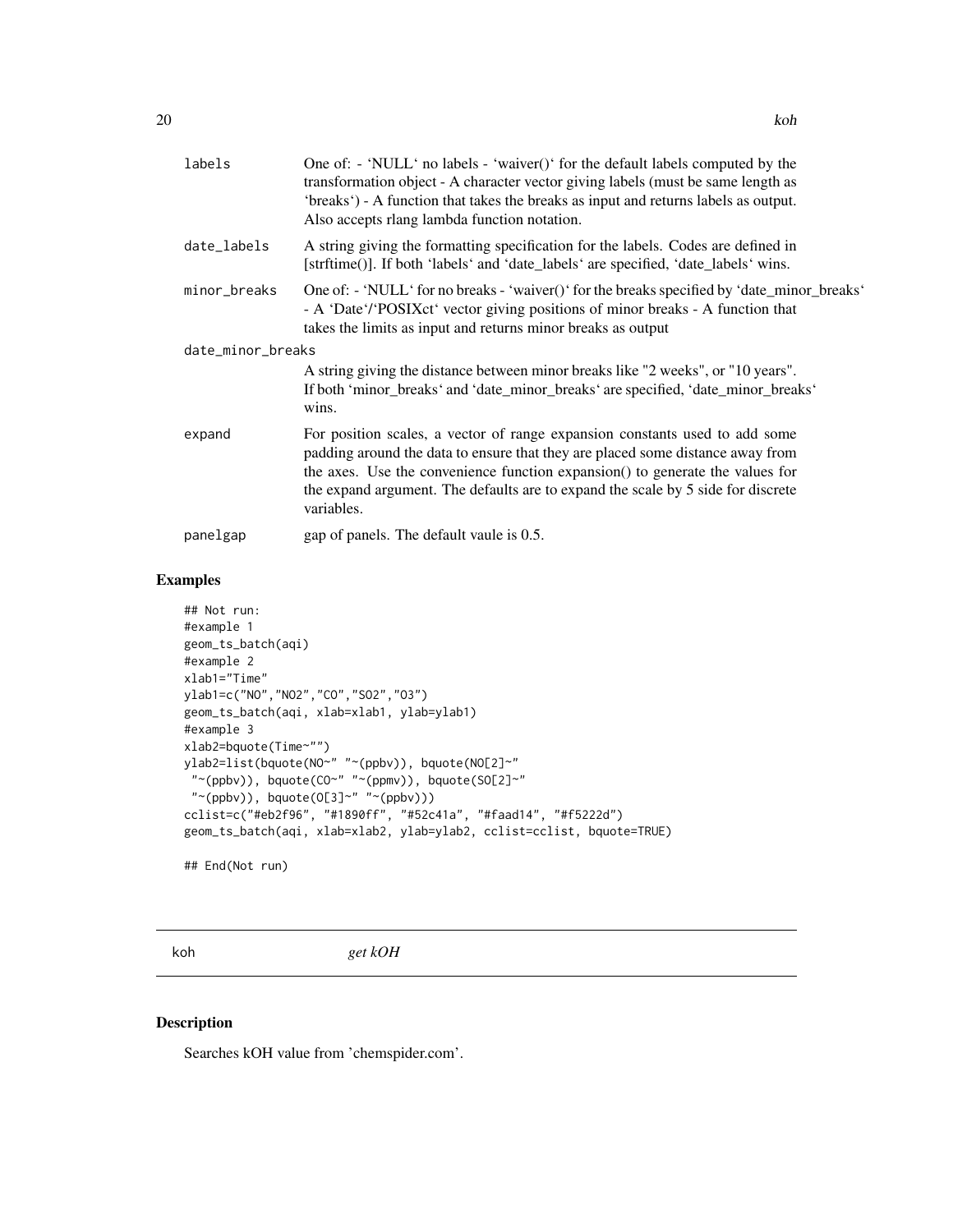<span id="page-20-0"></span> $\lambda$ loh  $\lambda$ 1

# Usage

koh(spec)

#### Arguments

spec chemical specise to be searched. chemical specise's name or CAS Number is acceptable.

# Details

Theoretical values of the species' OH reaction constant kOH at 25 degrees were obtained from 'Chemspider.com'. Value source: US Environmental Protection Agency's EPISuite. Unit is cm3/molecule-sec. Condition is 25 deg C.

# Value

the theoretical value of the species' OH reaction constant kOH at 25 degrees.

loh *Calculate OH reactivity*

#### Description

Calculate OH reactivity of VOC time series in 25 degree celsius. Note: for Chinese VOC name, please also use English punctuation.

#### Usage

```
loh(
  df,
 unit = "ppbv",
  t = 25,p = 101.325,
  stcd = FALSE,
  sortd = TRUE,atk = TRUE,chn = FALSE,
 bvoc = TRUE
)
```

| df   | dataframe contains time series.                                             |
|------|-----------------------------------------------------------------------------|
| unit | unit for VOC concentration. A character vector from these options: "ugm" or |
|      | "ppbv". "ugm" means ug/m3. "ppbv" means part per billion volumn.            |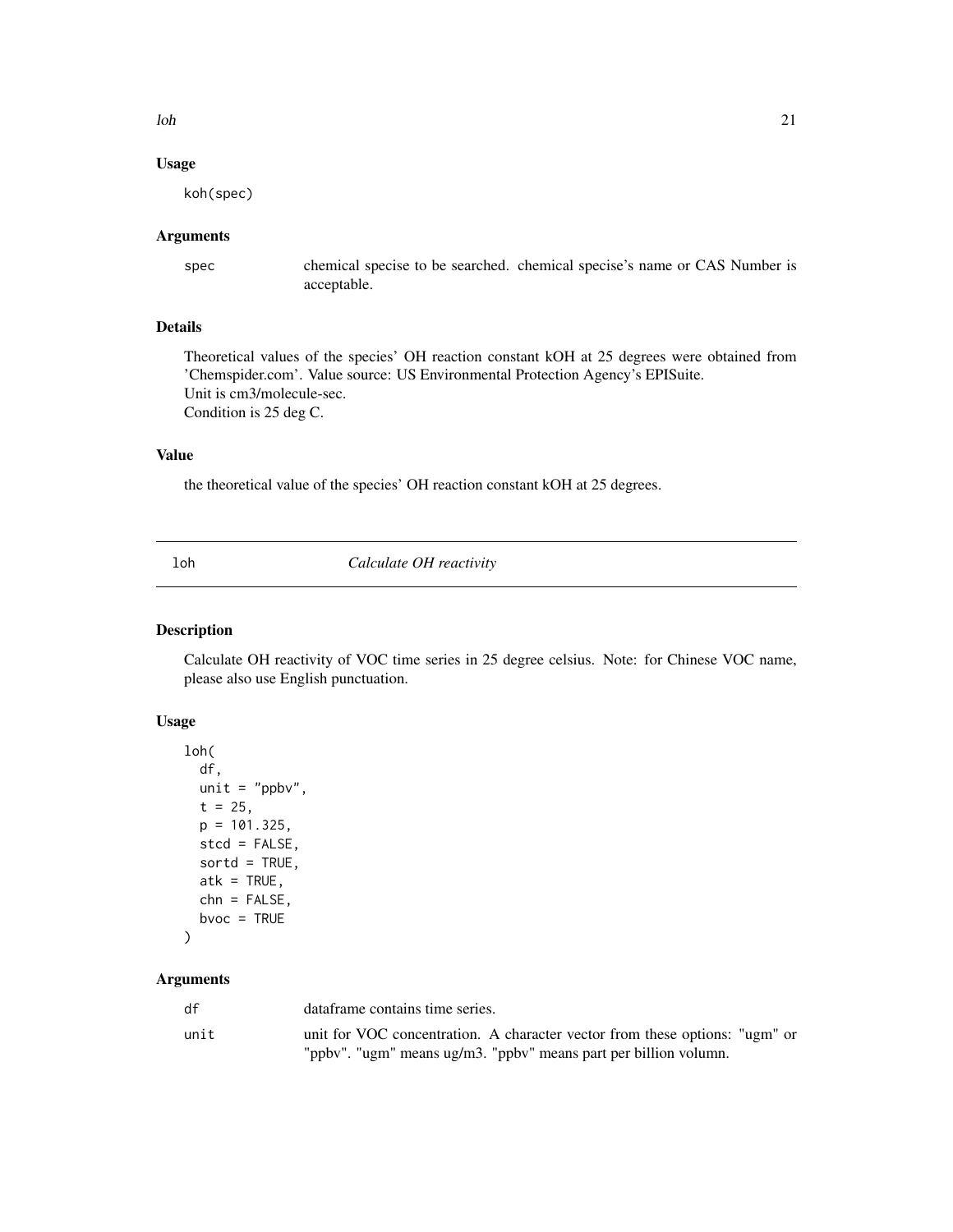<span id="page-21-0"></span>

| t     | Temperature, in Degrees Celsius, used to convert data in micrograms per cubic<br>meter to standard conditions (25 Degrees Celsius, 101.325 kPa). By default, t<br>equals to 25 Degrees Celsius.                                                    |
|-------|----------------------------------------------------------------------------------------------------------------------------------------------------------------------------------------------------------------------------------------------------|
| р     | Pressure, in kPa, used to convert data in micrograms per cubic meter to standard<br>conditions (25 Degrees Celsius, 101.325 kPa). By default, p equals to 101.325<br>kPa.                                                                          |
| stcd  | logical. Does it output the concentration in standard condition? The default<br>vaule is FALSE.                                                                                                                                                    |
| sortd | logical value. It determines whether the VOC species are sorted or not. By<br>default, sortd has value "TRUE". If TRUE, VOC species in time series will<br>be arranged according to VOC group, relative molecular weight, and OH Rate<br>Constant. |
| atk   | logical. use kOH value from atk or not? If not, kOH comes from 'AopWin<br>v1.92' will be used. The default vaule is TRUE.                                                                                                                          |
| chn   | logical. Dose colnames present as Chinese? The default vaule is FALSE.                                                                                                                                                                             |
| bvoc  | logical. Whether you want to list BVOC as a separate VOC group? The default<br>vaule is TRUE.                                                                                                                                                      |

# Details

The CAS number is matched for each VOC speices (from column name), and the OH Rate Constant is matched through the CAS number and used for time series calculation. The OH Rate Constant comes from 'AopWin v1.92' in 25 degree celsius.

#### Value

a list contains 5 tables: KOH\_Result: the matched KOH value results; LOH\_Result: the LOH time series of VOC by species; LOH\_Result\_stat: the statistics of LOH of VOC by species; LOH\_Result\_group: the LOH time series of VOC classified by groups; LOH\_Result\_group\_mean: the statistics of LOH of VOC according to major groups.

#### Examples

voc\_loh=loh(voc) summary(voc\_loh)

met *Demo data of meteorology*

#### Description

5 days meteorology data (5 mins resolution) includes: Temperature, Humidity, Wind speed, Wind direction. The variables are as follows:

#### Usage

met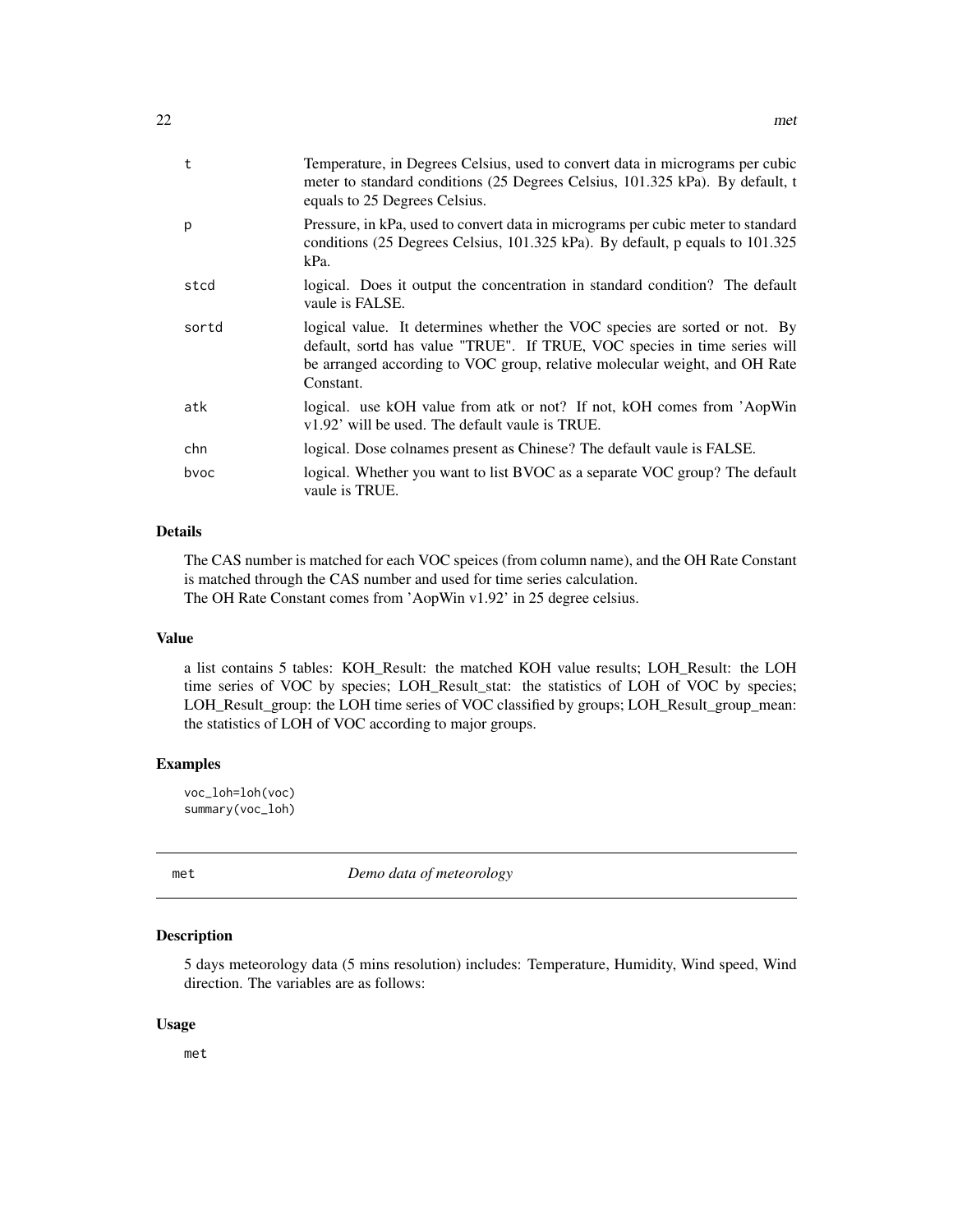<span id="page-22-0"></span> $\Box$  nsvp 23

# Format

A data frame with 1287 rows and 5 variables:

Time Time for data

TEM Temperature

HUM Humidity

WS Wind speed

WD Wind direction

nsvp *Calculate Surface Area, Volume, Mass of particle by particle number concentration*

# Description

Calculate Surface Area, Volume, Mass of particle by particle number concentration.

#### Usage

 $nsvp(df, dlogdp = FALSE, dsty = 1)$ 

# Arguments

| df     | data frame of particle size data: the first column of input is date time; the other                                                                          |
|--------|--------------------------------------------------------------------------------------------------------------------------------------------------------------|
|        | columns are number concentration (N, unit: #/cm3) or log number concentration                                                                                |
|        | $(dN/dlogdp, unit: #/cm3)$ for each particle size channel. Column names of the<br>other columns are the middle particle size for each particle size channel. |
| dlogdp | logical value, TRUE if the third column is log number concentration (dN/dlogdp).                                                                             |
| dstv   | numeric value, density of particle nameter.                                                                                                                  |

# Value

a list with 2 dataframe. The first dataframe is a time series for Surface Area (unit: µm2/cm3), Volume (unit: µm3/cm3), Mass (unit: µg/m3) of each channels; the second dataframe is a time series for total Surface Area, Volume, Mass of all channels.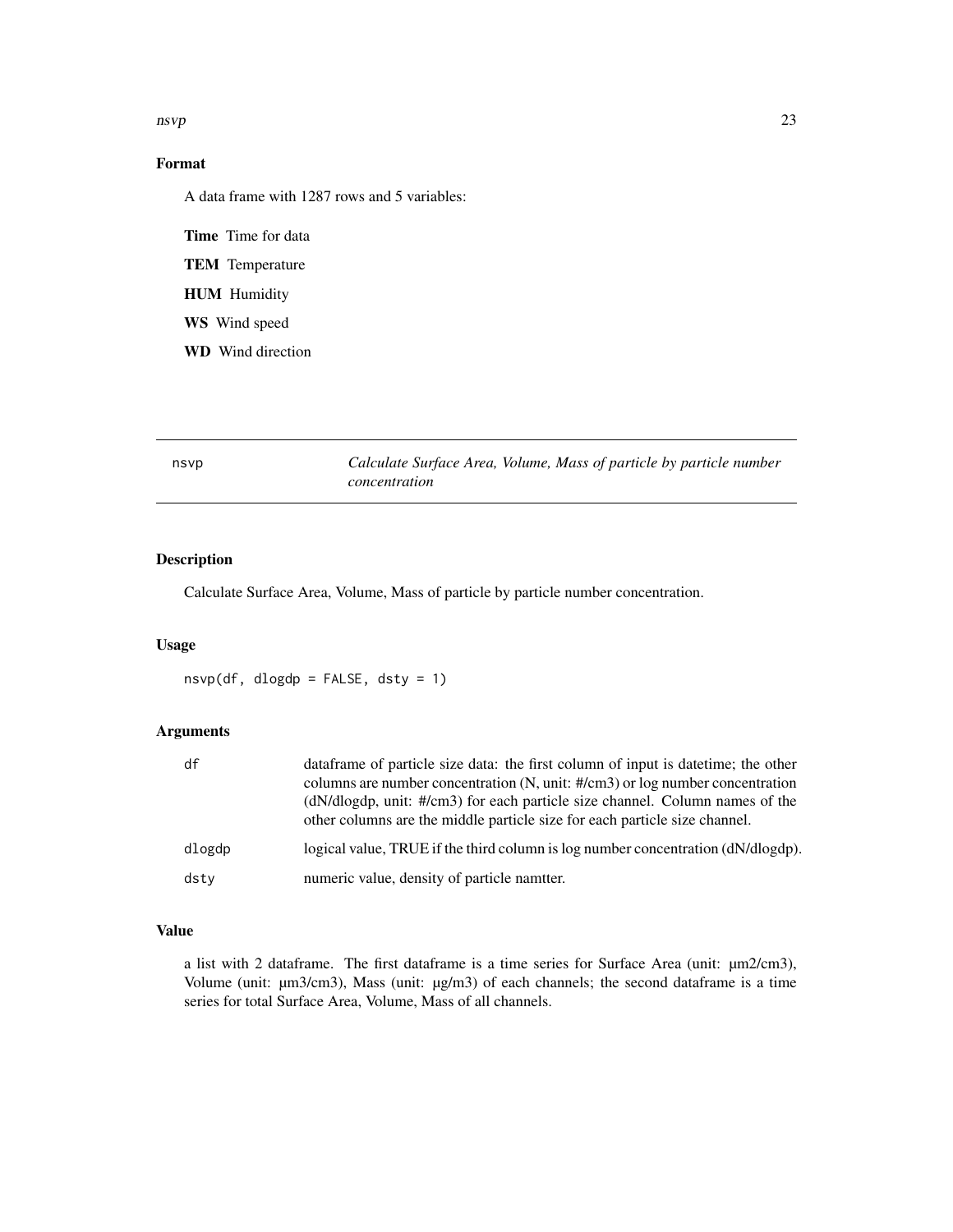# <span id="page-23-0"></span>Description

Calculate Ozone Formation Potential (OFP) of VOC time series. Note: for Chinese VOC name, please also use English punctuation.

# Usage

```
ofp(
  df,
 inunit = "ppbv",outunit = "ppbv",t = 25,p = 101.325,
  stcd = FALSE,
  sortd = TRUE,
  chn = FALSE,
 mtype = "usa",
 bvoc = TRUE
)
```

| dataframe contains time series.                                                                                                                                                                                                          |
|------------------------------------------------------------------------------------------------------------------------------------------------------------------------------------------------------------------------------------------|
| input's unit for VOC concentration. A character vector from these options:<br>"ugm" or "ppbv". "ugm" means ug/m3. "ppbv" means part per billion volumn.<br>The default vaule is "ppby".                                                  |
| output's unit for VOC concentration. A character from these options: "ugm"<br>or "ppbv". "ugm" means ug/m3. "ppbv" means part per billion volumn. The<br>default vaule is "ppbv".                                                        |
| Temperature, in Degrees Celsius, used to convert data in micrograms per cubic<br>meter to standard conditions (25 Degrees Celsius, 101.325 kPa). By default, t<br>equals to 25 Degrees Celsius.                                          |
| Pressure, in kPa, used to convert data in micrograms per cubic meter to standard<br>conditions (25 Degrees Celsius, 101.325 kPa). By default, p equals to 101.325<br>kPa.                                                                |
| logical. Does it output results in standard conditions? The default vaule is<br>FALSE.                                                                                                                                                   |
| logical value. It determines whether the VOC species are sorted or not. By<br>default, sortd has value "TRUE". If TRUE, VOC species in time series will be<br>arranged according to VOC group, relative molecular weight, and MIR value. |
| logical. Dose colnames present as Chinese? The default vaule is FALSE.                                                                                                                                                                   |
| text. "usa" for MIR value from USA, "chn" for MIR value from CHINA.                                                                                                                                                                      |
|                                                                                                                                                                                                                                          |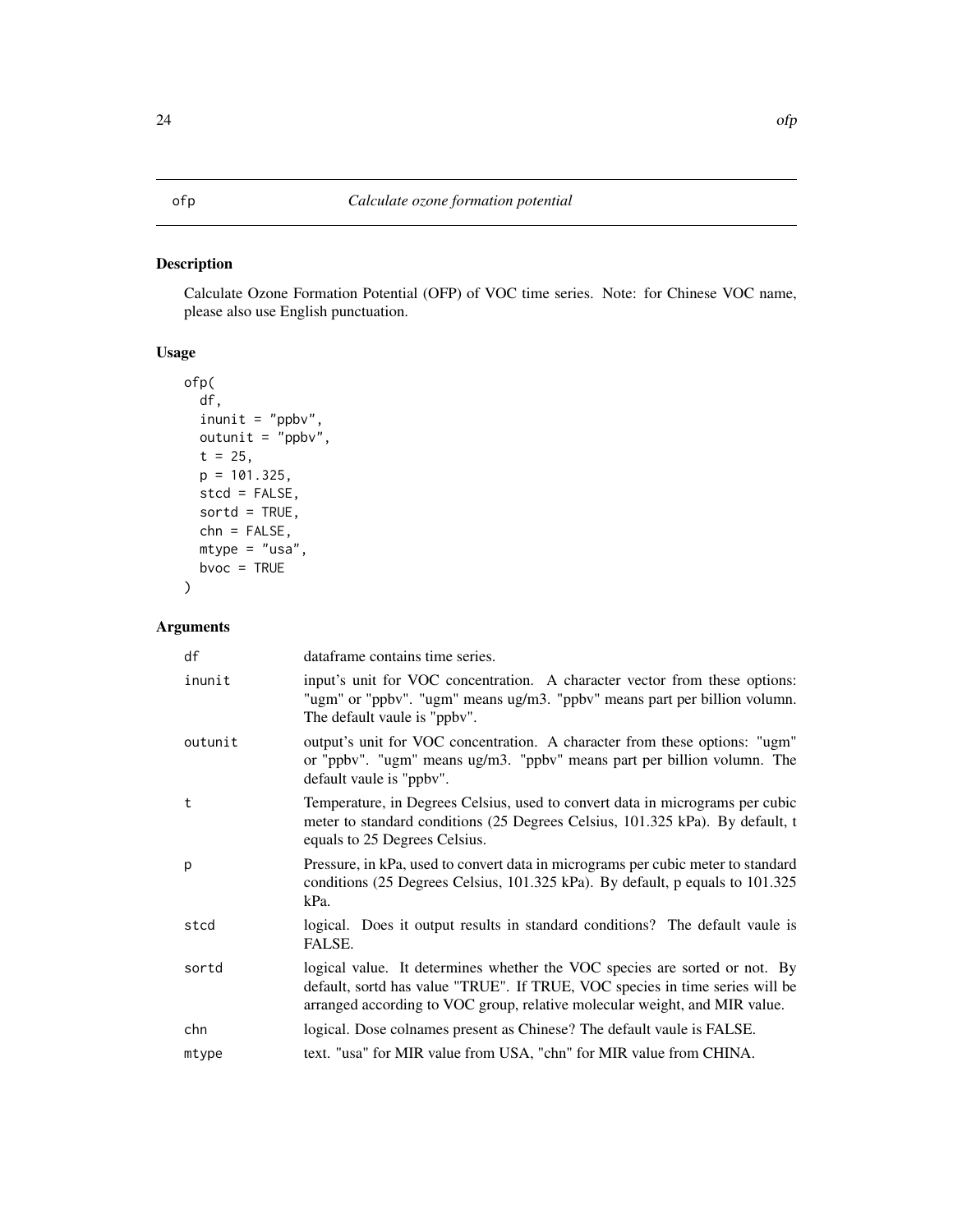<span id="page-24-0"></span>bvoc logical. Whether you want to list BVOC as a separate VOC group? The default vaule is TRUE.

## Details

The CAS number is matched for each VOC speices (from column name), and the Maximum Incremental Reactivity (MIR) value is matched through the CAS number and used for time series calculation.

The MIR value comes from <https://ww2.arb.ca.gov/sites/default/files/classic/regact/2009/mir2009/mir10.pdf>, Zhang et al.(2021) <doi:10.5194/acp-21-11053-2021>.

# Value

a list contains 5 tables: MIR\_Result: the matched MIR value results; OFP\_Result: the OFP time series of VOC by species; OFP\_Result\_stat: the statistics of OFP of VOC by species; OFP\_Result\_group: OFP the time series of VOC classified by groups; OFP\_Result\_group\_stat: the statistics of OFP of VOC according to major groups.

#### Examples

voc\_ofp=ofp(voc) summary(voc\_ofp)

prop *Convert time series into proportion time series*

# Description

Convert time series into proportion time series.

#### Usage

prop(df, cmcase = FALSE)

#### Arguments

| df     | dataframe of time series.                                                                                                                            |
|--------|------------------------------------------------------------------------------------------------------------------------------------------------------|
| cmcase | logical value. Set to TRUE if you only want to retain cases which are complete,<br><i>i.e.</i> , have no missing values. The default vaule is FALSE. |

# Value

a dataframe with proportion time series.

#### Examples

prop(voc)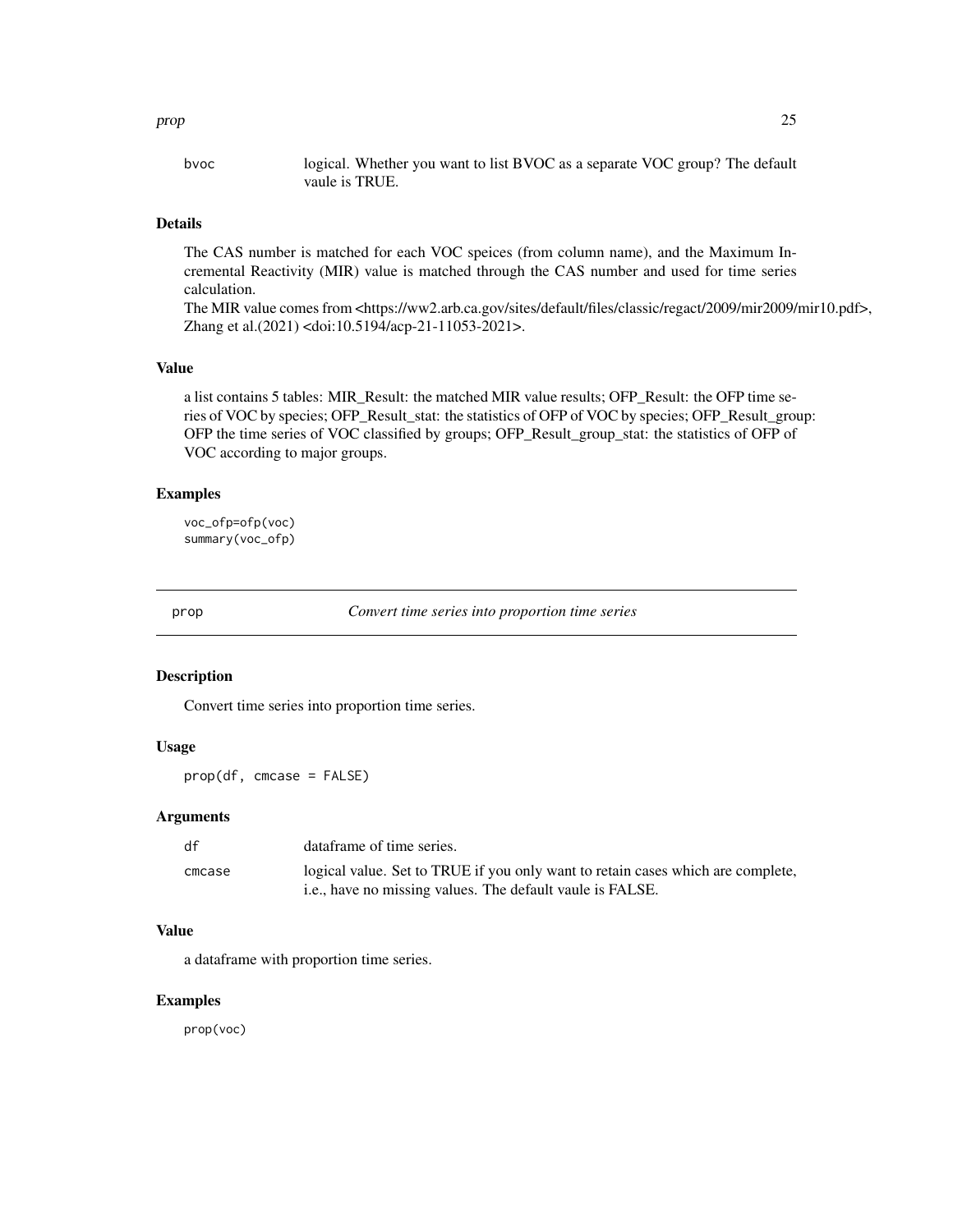<span id="page-25-0"></span>

# Description

5 days setup data for tuv includes: nt, lat, lon, o3col. The variables are as follows:

#### Usage

setup\_tuv

# Format

A data frame with 5 rows and 5 variables:

date date for each day nt data point for each day lat lat for each day lon lon for each day o3col o3 column concentration for each day

statdf *Summary of dataframe*

### Description

Summary of dataframe.

#### Usage

statdf(df,  $n = 2$ , cmcase = FALSE,  $prop = FALSE$ )

# Arguments

| df     | dataframe of time series.                                                                                                   |
|--------|-----------------------------------------------------------------------------------------------------------------------------|
| n      | digits for reusit in dataframe.                                                                                             |
| cmcase | logical value. Set to TRUE if you only want to summary cases which are com-<br>plete, <i>i.e.</i> , have no missing values. |
| prop   | logical value. Convert time series into proportion time series before summary.                                              |

# Details

Summary of dataframe: mean, standard deviation (sd), minimum (min), percentiles (0.25, 0.50, 0.75), maximum (max).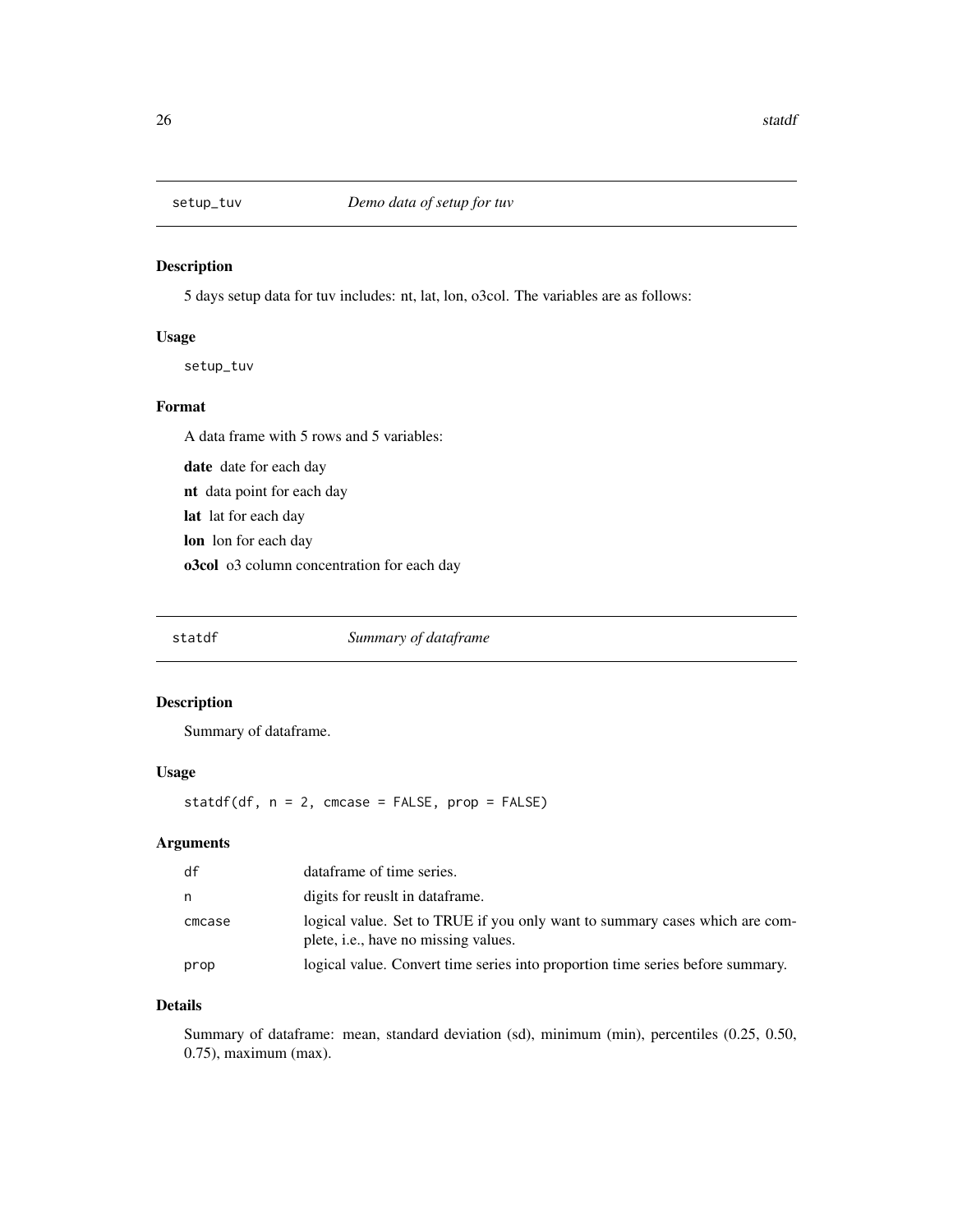<span id="page-26-0"></span>svri tehnik konstantine og sedan av den større og større og større og større og større og større og større og

# Value

a dataframe, columns stands for parameters, rows stands for variables.

# Examples

statdf(voc)

svri *Compute the variation of summary statistics*

# Description

Compute the variation of summary statistics for time series.

#### Usage

```
svri(
  df,
 bkip = NULL,
 mode = "recipes",
 value = "day",
 st = NULL,et = NULL,fun = "mean",probs = 0.5,
 na.rm = TRUE,digits = 2,
 wind = FALSE,colius = 2,
 coliwd = 3,
  sn = FALSE)
```

| df    | dataframe of time series.                                                                                                                                                                                                                                                    |
|-------|------------------------------------------------------------------------------------------------------------------------------------------------------------------------------------------------------------------------------------------------------------------------------|
| bkip  | the basic time reslution for variation, such as '1 hour'. If mode "custom" is<br>selected, do not need to enter bkip.                                                                                                                                                        |
| mode  | for calculating cycles: "recipes", "ncycle", "custom". "recipes" means using in-<br>ternal setting for calculation. "ncycle" means setting number of items for per<br>cycle. "custom" means using 1 column in dataframe as a list of grouping ele-<br>ments for calculation. |
| value | for detail setting of mode. Possible values for "recipes" are "day", "week",<br>"month", year". "day" equals to 24 (hours) values in 1 day. "week" equals<br>to 7 (days) values in 1 week. "month" equals to 31 (days) values in 1 month.                                    |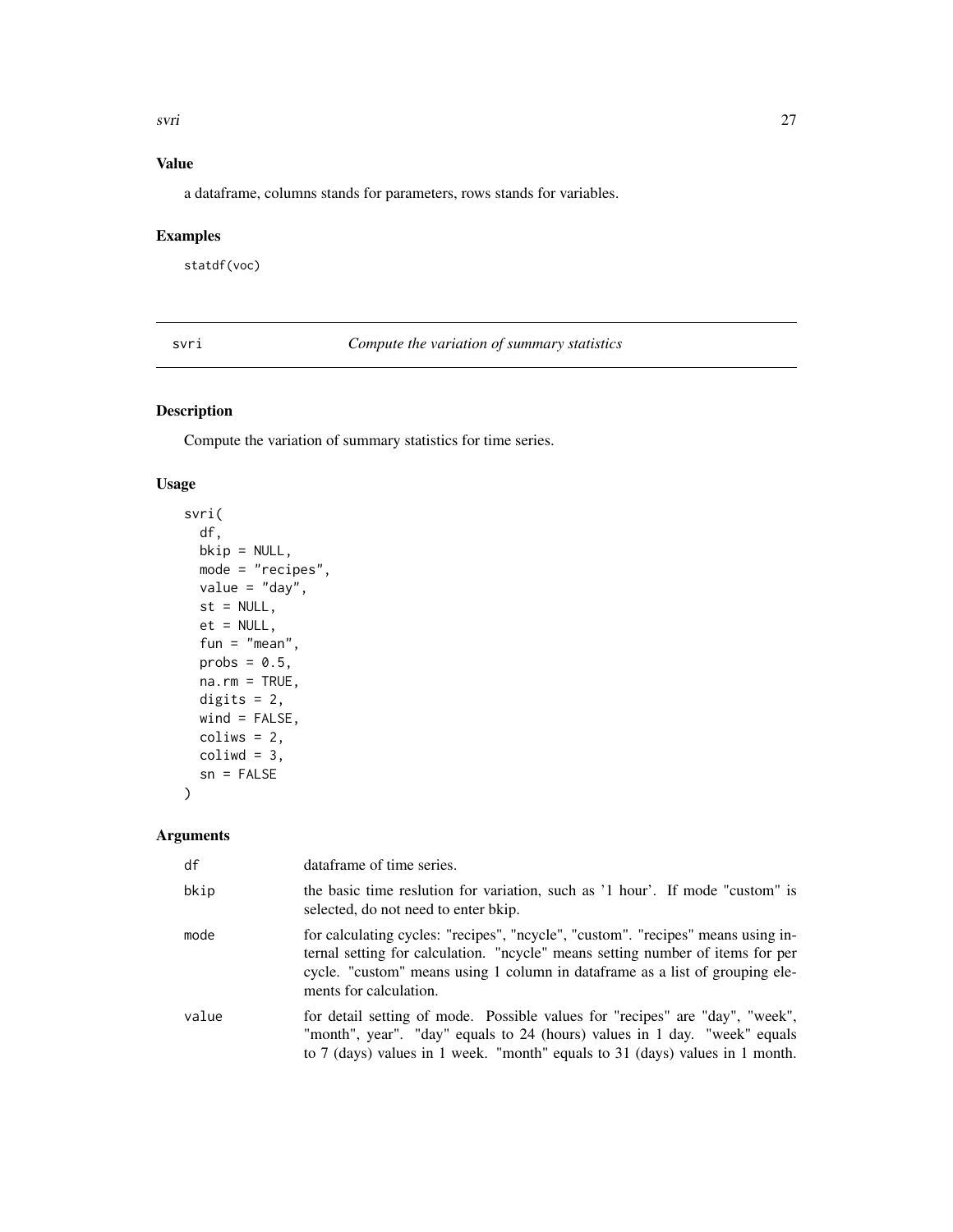<span id="page-27-0"></span>

|        | "year" equals to 12 (months) values in 1 year. values for "ncycle" is a num-                                                                          |
|--------|-------------------------------------------------------------------------------------------------------------------------------------------------------|
|        | ber representing number of items in per cycle. values for "custom" is a number                                                                        |
|        | representing column index in dataframe.                                                                                                               |
| st     | start time of resampling. The default value is the fisrt value of date time column.                                                                   |
| et     | end time of resampling. The default value is the last value of date time column.                                                                      |
| fun    | a function to compute the summary statistics which can be applied to all data<br>subsets: 'sum', 'mean', 'median', 'min', 'max', 'sd' and 'quantile'. |
| probs  | numeric vector of probabilities with values in $\setminus$ ([0,1] $\setminus$ ).                                                                      |
| na.rm  | logical value. Remove NA value or not?                                                                                                                |
| digits | numeric value, digits for result dataframe.                                                                                                           |
| wind   | logical value. if TRUE, please set coliwd, coliws.                                                                                                    |
| coliws | numeric value, column index of wind speed in dataframe.                                                                                               |
| coliwd | numeric value, column index of wind direction (degree) in dataframe.                                                                                  |
| sn     | logical value. if TRUE, the results will be presented by scientific notation<br>$(\text{string})$ .                                                   |

#### Details

If you have wind data (wind speed, and wind direction in dgree), please set 'wind' as 'TRUE', and set values for 'coliwd' and 'coliws'.

#### Value

the variation of summary statistics Note that when the pattern USES "ncycle" or "custom", the start time determines the start time of the first element in the average variation. For example, if the first timestamp of data is "2010-05-01 12:00:00", the resolution is 1 hour, the mode is "ncycle", and the value is 24, then the result represents diurnal variation starting from 12 o'clock.

#### Examples

```
svri(met, bkip = "1 hour", mode = "recipes", value = "day", fun = 'quantile', probs=0.5,
st = "2017-05-01 00:00:00")
```
transp *Convert the format of particle size data*

#### Description

Converting the format of particle size data. There are 2 types of particle size data: table and list. For table format: the first column of input is datetime; the other column is the number concentration of each particle size channel, column name is the middle particle size of the particle size channel. For list format: the first column of input is datetime. The second column of input is for middle ranges of channels. The third column of input is for particle number concentration of each channel at each timepoint.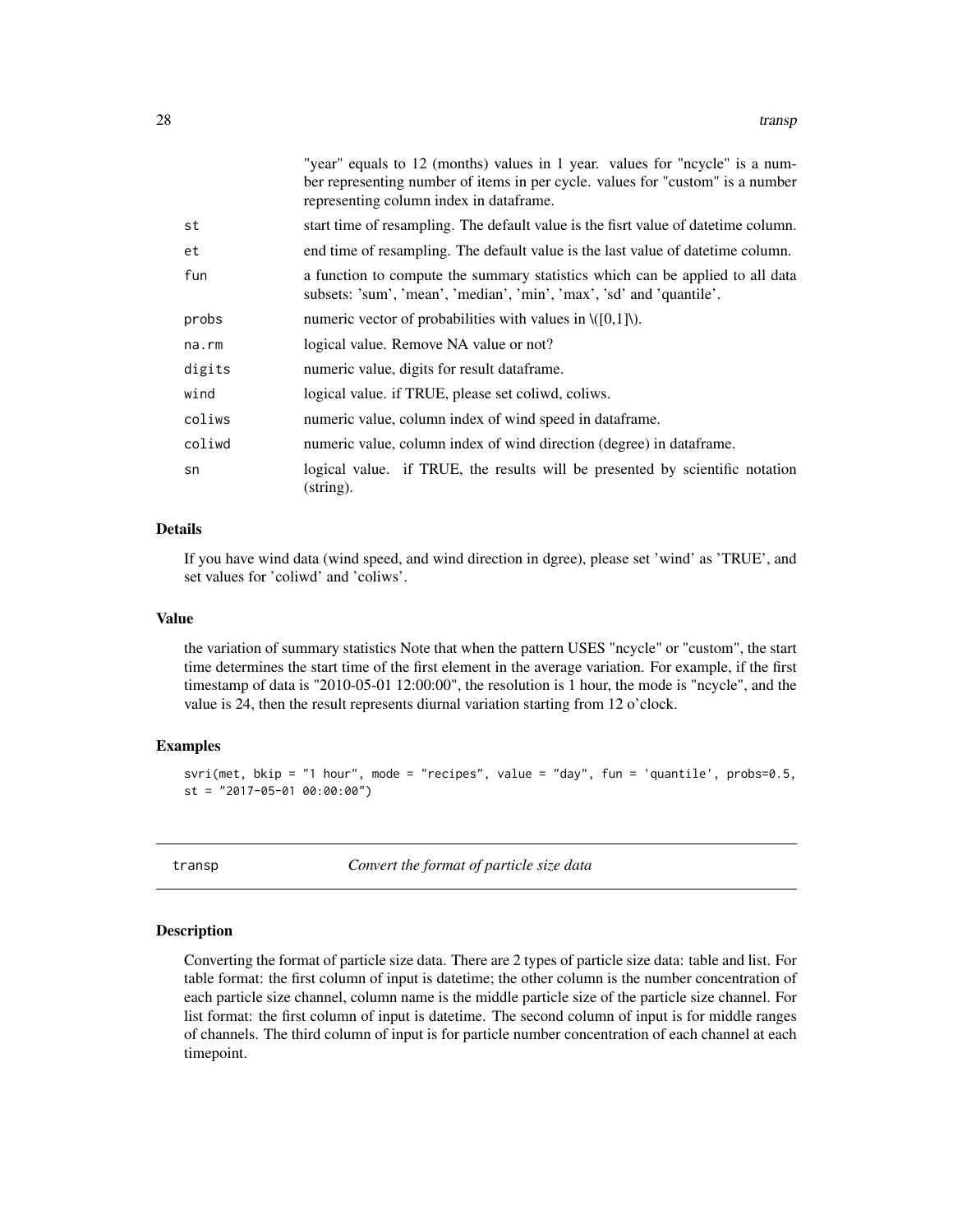# <span id="page-28-0"></span>Usage

transp(df)

# Arguments

df dataframe of particle size data: a table or a list.

# Value

a dataframe. If the input is a table, the output is a list, and if the input is a list, the output is a table.

trs *Resample time series by summary statistics*

## Description

Resamples time series by summary statistics, and returns complete time series with new time resolution. (wind data is acceptable)

#### Usage

```
trs(
 df,
 bkip,
 st = NULL,et = NULL,
  fun = "mean",
 probs = 0.5,
 na.rm = TRUE,wind = FALSE,coliws = 2,
 coliwd = 3,
  cpms = TRUE
```
### Arguments

)

| df    | dataframe of time series.                                                                                                                             |
|-------|-------------------------------------------------------------------------------------------------------------------------------------------------------|
| bkip  | new resolution breaking input of time series, such as '1 hour'.                                                                                       |
| st    | start time of resampling. The default value is the fisrt value of date time column.                                                                   |
| et    | end time of resampling. The default value is the last value of date time column.                                                                      |
| fun   | a function to compute the summary statistics which can be applied to all data<br>subsets: 'sum', 'mean', 'median', 'min', 'max', 'sd' and 'quantile'. |
| probs | numeric vector of probabilities with values in $\langle [0,1] \rangle$ .                                                                              |
| na.rm | logical value. Remove NA value or not?                                                                                                                |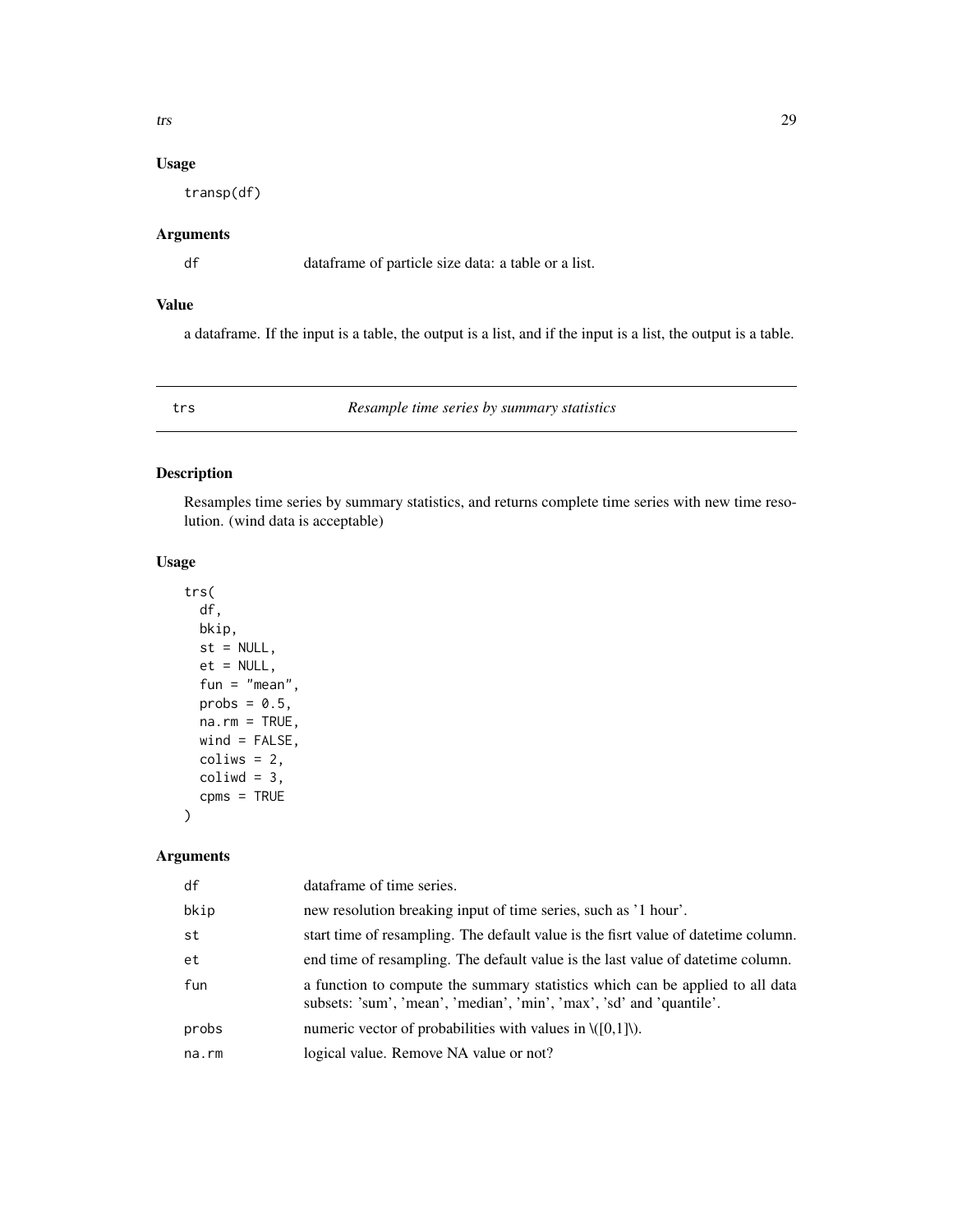<span id="page-29-0"></span>

| wind   | logical value, if TRUE, please set coliwd, coliws.                                               |
|--------|--------------------------------------------------------------------------------------------------|
| coliws | numeric value, column index of wind speed in dataframe.                                          |
| coliwd | numeric value, column index of wind direction (degree) in data frame.                            |
| cpms   | logical value. Compensate the insufficient amount of the millisecond bit for<br>datetime column. |

#### Details

If you have wind data (wind speed, and wind direction in dgree), please set 'wind' as 'TRUE', and set values for 'coliwd' and 'coliws'.

## Value

a dataframe which contains a time series for summary statistics with a new time resolution.

#### Examples

trs(met, bkip = "1 hour", st = "2017-05-01 00:00:00", wind = TRUE, coliws = 4, coliwd = 5)

tuv *Calculate TUV in batch*

# Description

This function runs TUV in batch by reading the time series for the parameters to be entered, and summarizes the results to the new dataframe.

#### Usage

tuv(pathtuv, df, colid = 1)

| pathtuv | path for parent folder of TUV executable for Windows, such as "c:/tuv5.3.1.exe".                                          |
|---------|---------------------------------------------------------------------------------------------------------------------------|
| df      | data frame of the time series for the parameters to be entered, such as 'date'.<br>'o3col'. It must includes date column. |
| colid   | column index of date. The default value is 1.                                                                             |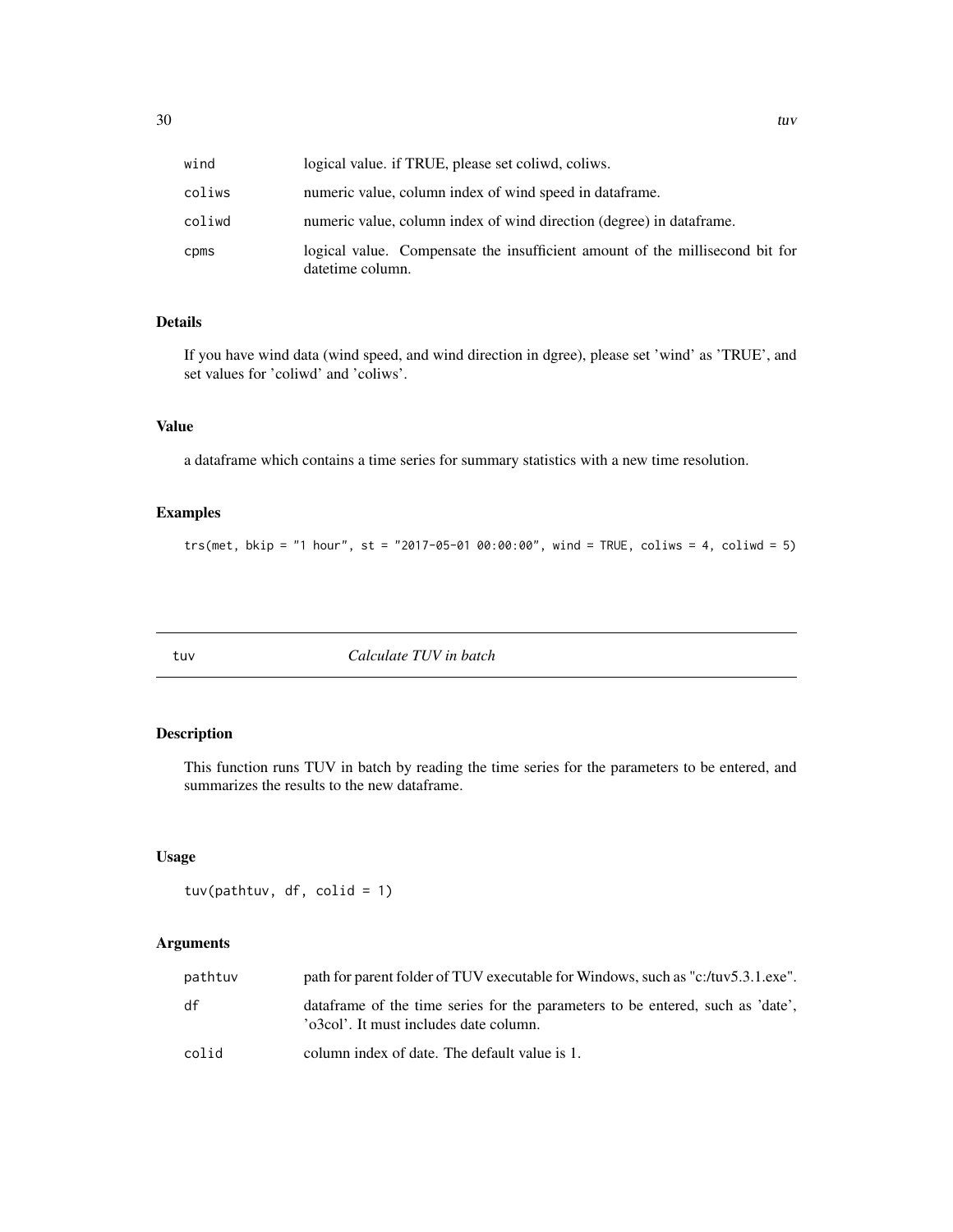#### <span id="page-30-0"></span>tuv\_batch 31

## Details

There are online and offline versions of the TUV model, but both need to run on a daily basis (that means manually reset parameters for each day's simulation).

This function runs TUV in batch by reading the time series for the parameters to be entered, and summarizes the results to the new dataframe.

Currently only mode 2 (mode that outputs the photolysis rates) is supported.

Logical variables are not supported currently!!!

Please download [TUV executable for Windows](https://www2.acom.ucar.edu/sites/default/files/modeling/tuv5.3.1.exe_.zip) before you use this function.

Columns of photolysis rate coefficients (s-1):  $1 = 03 \div 02 + O(1D)$  $2 = H2O2 \rightarrow 2 OH$  $3 = NO2$  ->  $NO + O(3P)$  $4 = NO3 \rightarrow NO + O2$  $5 = NO3 \rightarrow NO2 + O(3P)$  $6 = CH2O \rightarrow H + HCO$  $7 = CH2O \rightarrow H2 + CO$ 

#### Value

a dataframe.The first column is datetime. The second column is the solar altitude Angle. The rates of photolysis for each reaction(Unit: s-1) start from third column:  $1 = 03 \rightarrow 02 + 01D$ 

tuv\_batch *Calculate TUV in Batch Online*

#### Description

This function runs TUV in batch online by reading the time series for the parameters to be entered, and summarizes the results to the new dataframe.

#### Usage

```
tuv_batch(df, inputMode = 0, outputMode = 2, nStreams = -2)
```

| df | Dataframe of time series of parameters. The first column of df should be date-   |
|----|----------------------------------------------------------------------------------|
|    | time. The other columns (names) could be set as following:                       |
|    | wStart -> Shortest wavelength. The default value is 280.                         |
|    | wStop $\rightarrow$ Longest wavelength. The default value is 420.                |
|    | white where SNumber of equal-sized subdivisions of the range End-Start. The      |
|    | default value is 140.                                                            |
|    | latitude -> Latitudes: positive North of equator, negative South of equator. The |
|    | default value is 0.                                                              |
|    | longitude -> Longitudes: positive East of the Greenwich meridian, negative       |
|    |                                                                                  |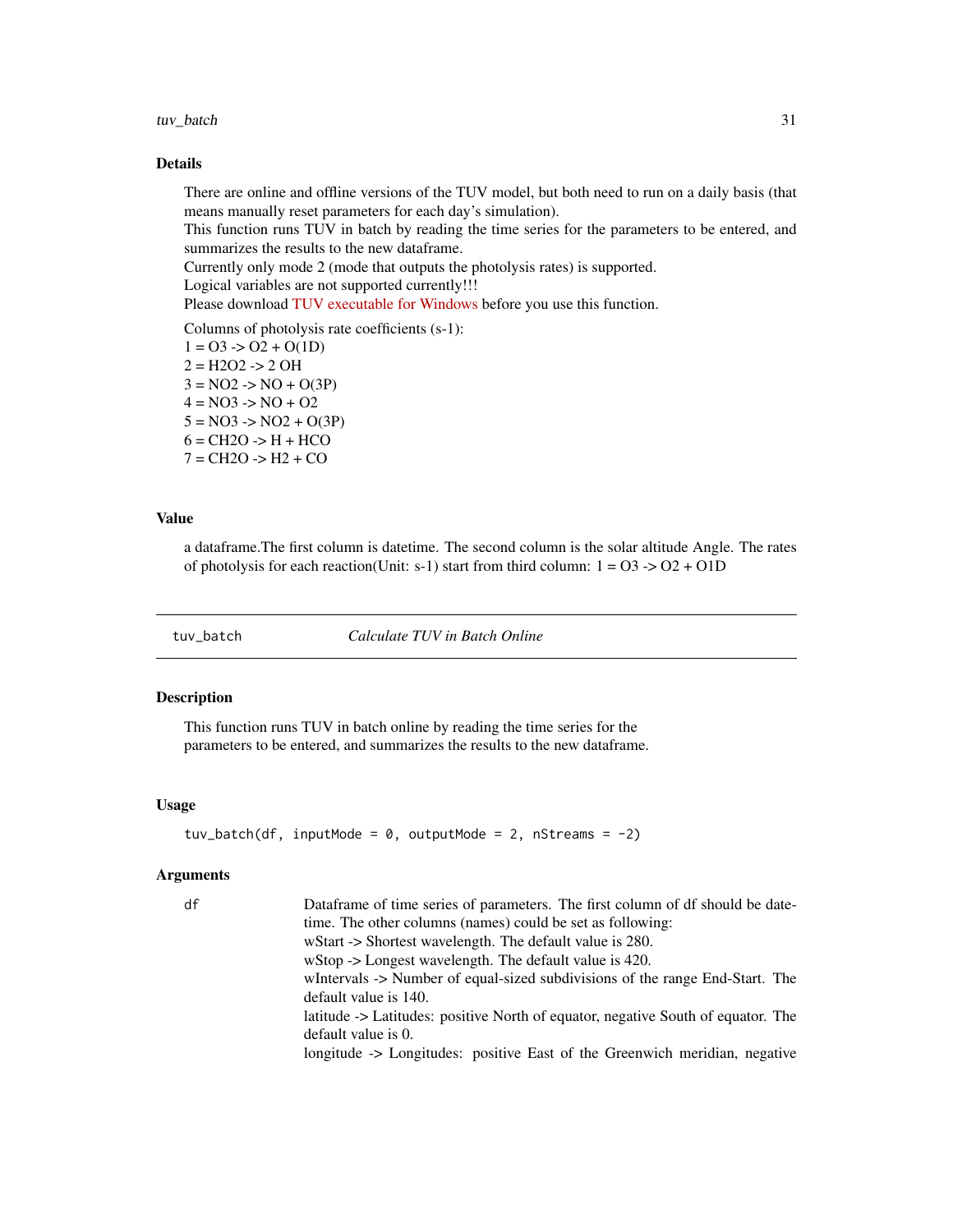West of the Greenwich meridian. The default value is 0.

zenith -> Solar zenith angle (deg). The default value is 0.

ozone -> Ozone column, in Dobson Units (du), vertical, from ground (even if above sea level) to space. The US Standard Atmosphere O3 is used to specify the shape of the vertical profile but the total column is re-scaled to the value selected here by the user. The default value is 300. albedo -> Surface albedo: Assumes a Lambertian reflection (isotropic radiance) Values for snow can reach 0.90-0.99, but otherwise values at UV wavelengths are in the range 0.02-0.20 depending on the precise surface. The default value is 0.1. gAltitude -> Ground elevation: The elevation of the ground, in km above mean sea level. The default value is 0. mAltitude -> Measurement altitude: The altitude in the atmosphere for which

results are requested. This should not be confused with the ground elevation. For example, if you have measurements made from an airplane, flying at 6 km above the ground, and the surface is at 1.5 km, then you will want to request results for a measurement altitude of 7.5 km asl. The default value is 0.

taucld -> Cloud Optical Depth: vertical optical depth of the cloud. The default value is 0.00.

zbase -> Cloud base: base of cloud, in km (asl). The default value is 4.00.

ztop -> Cloud top: top of cloud, in km (asl). The default value is 5.00.

tauaer -> Optical Depth: total extinction (absorption + scattering) at 550 nm, vertical, from ground to space. The default value is 0.235.

ssaaer -> Single Scattering Albedo (S-S alb), assumed independent of wavelength. The default value is 0.990.

alpha -> Alpha (Angstrom exponent), gives wavelength dependence of optical depth, by multiplying the 550 nm value by (550 nm/wavelength, nm)\*\*alpha. The default value is 1.000.

dirsun -> Direct beam, direct solar beam. The default value is 1.0.

difdn -> Diffuse down, down-ward propagating scattered radiation (diffuse sky light). The default value is 1.0.

difup -> Diffuse up, up-ward propagating scattered radiation (diffuse light from below). The default value is NA.

- inputMode The default value is 0. InputMode 0: User-specified geographic location and time/date. The code computes the appropriate solar zenith angle and Earth-Sun distance. InputMode 1: User specifies the solar zenith angle, and the annual average Earth-Sun distance is used. To avoid inconsistencies (e.g. overhead sun at the poles), options 1 and 2 cannot be invoked at the same time.
- outputMode The default value is 2. OutputMode 2: Molecular photolysis frequencies (109 photoreactions). OutputMode 3: Weighted irradiance (27 weighting functions). OutputMode 4: Spectral actinic flux. OutputMode 5: Spectral irradiance.
- nStreams The default value is -2. NStreams -2: Pseudo-spherical 2 streams (faster, less accurate). NStreams 4: Pseudo-spherical discrete ordinate 4 streams (slower, more accurate).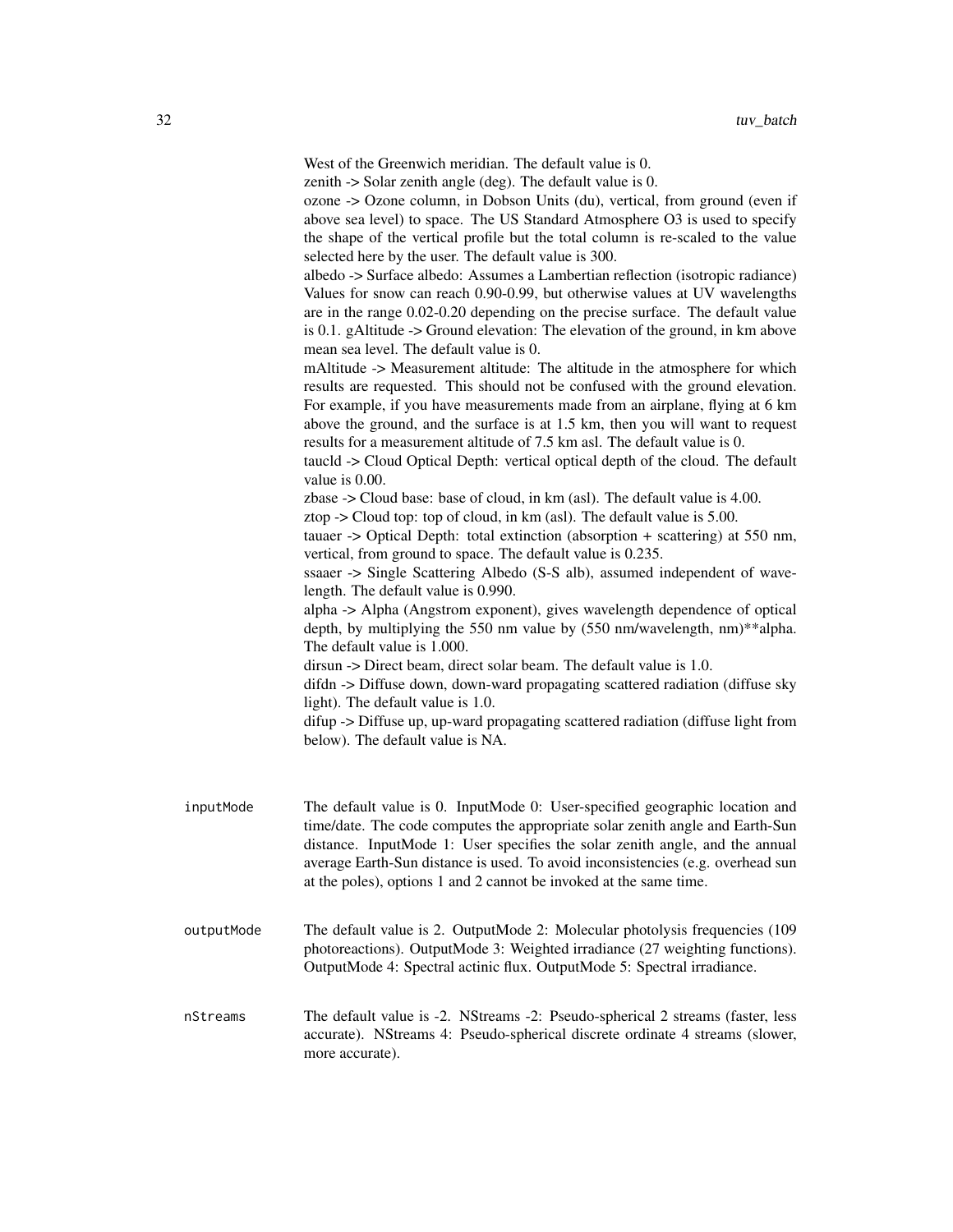<span id="page-32-0"></span>tuv\_core 33

### Value

a dataframe. The contents of dataframe are diterminated by OutputMode. OutputMode 2: Molecular photolysis frequencies (109 photoreactions). OutputMode 3: Weighted irradiance (27 weighting functions). OutputMode 4: Spectral actinic flux. OutputMode 5: Spectral irradiance.

tuv\_core *Calculate TUV Online*

#### Description

This function runs TUV online by reading the input parameters, and summarizes the results to the new dataframe.

# Usage

```
tuv_core(
 wStart = 280,
 wStop = 420,
 wIntervals = 140,
  inputMode = 0,
  latitude = 0,
  longitude = 0,
  date = 20150630,
  timeStamp = "12:00:00",
  zenith = 0,
  ozone = 300,
  albedo = 0.1,
 gAltitude = 0,
 mAltitude = 0,
  taucld = 0,
  zbase = 4,
  ztop = 5,
  tauaer = 0.235,
  ssaaer = 0.99,
  alpha = 1,
  time = 12,
  outputMode = 2,
 nStreams = -2,
  dirsun = 1,
  difdn = 1,
  difup = NA)
```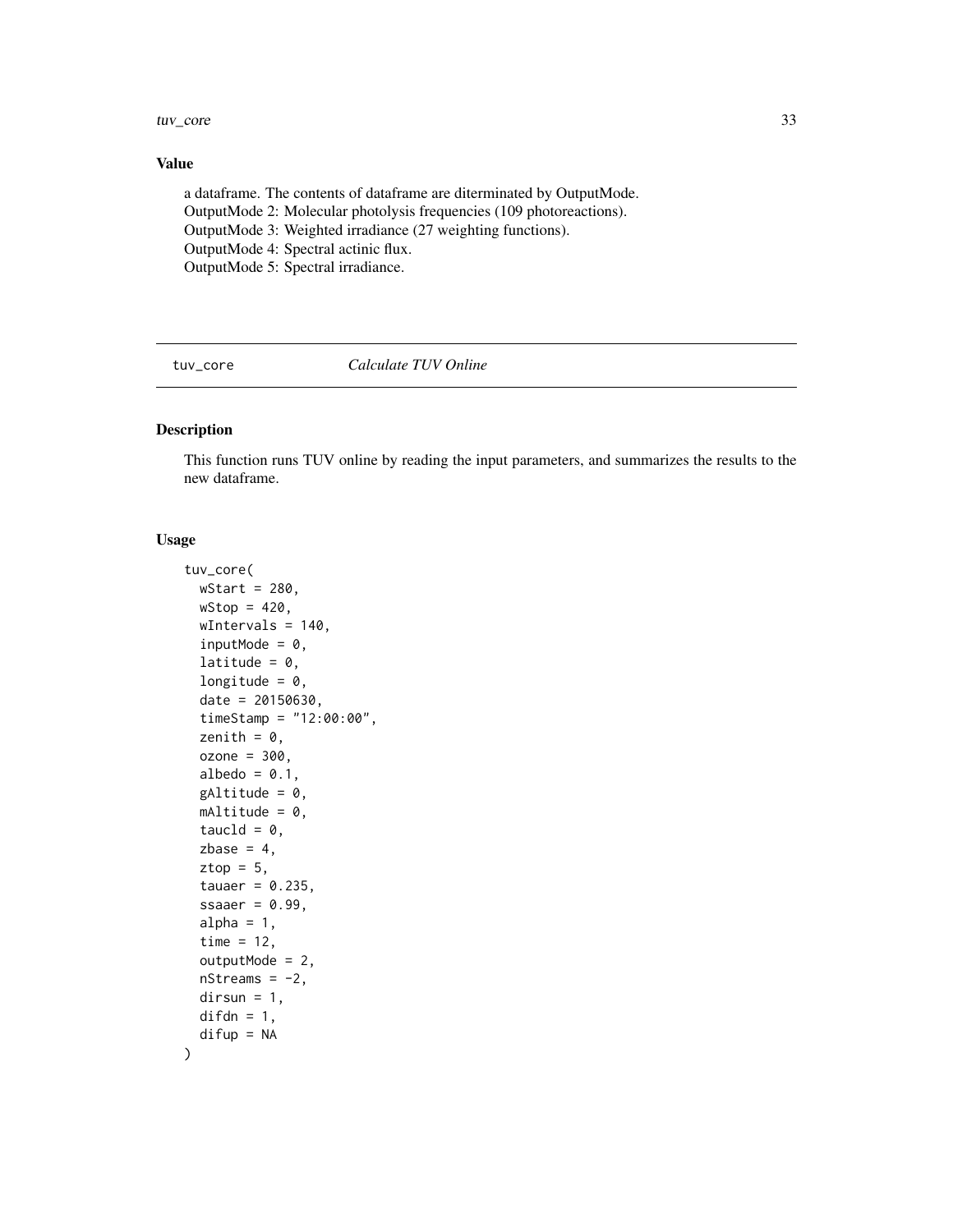| wStart     | Shortest wavelength. The default value is 280.                                                                                                                                                                                                                                                                                                                                                        |
|------------|-------------------------------------------------------------------------------------------------------------------------------------------------------------------------------------------------------------------------------------------------------------------------------------------------------------------------------------------------------------------------------------------------------|
| wStop      | Longest wavelength. The default value is 420.                                                                                                                                                                                                                                                                                                                                                         |
| wIntervals | Number of equal-sized subdivisions of the range End-Start. The default value is<br>140.                                                                                                                                                                                                                                                                                                               |
| inputMode  | The default value is 0. InputMode 0: User-specified geographic location and<br>time/date. The code computes the appropriate solar zenith angle and Earth-Sun<br>distance. InputMode 1: User specifies the solar zenith angle, and the annual<br>average Earth-Sun distance is used. To avoid inconsistencies (e.g. overhead sun<br>at the poles), options 1 and 2 cannot be invoked at the same time. |
| latitude   | Latitudes: positive North of equator, negative South of equator. The default<br>value is 0.                                                                                                                                                                                                                                                                                                           |
| longitude  | Longitudes: positive East of the Greenwich meridian, negative West of the<br>Greenwich meridian. The default value is 0.                                                                                                                                                                                                                                                                              |
| date       | Date (format: (YYYYMMDD, GMT). The default value is 20150630.                                                                                                                                                                                                                                                                                                                                         |
| timeStamp  | -> Timestamp (format: hh:mm:ss, GMT). The default value is "12:00:00".                                                                                                                                                                                                                                                                                                                                |
| zenith     | Solar zenith angle (deg). The default value is 0.                                                                                                                                                                                                                                                                                                                                                     |
| ozone      | Ozone column, in Dobson Units (du), vertical, from ground (even if above sea<br>level) to space. The US Standard Atmosphere O3 is used to specify the shape of<br>the vertical profile but the total column is re-scaled to the value selected here by<br>the user. The default value is 300.                                                                                                         |
| albedo     | Surface albedo: Assumes a Lambertian reflection (isotropic radiance) Values<br>for snow can reach 0.90-0.99, but otherwise values at UV wavelengths are in the<br>range 0.02-0.20 depending on the precise surface. The default value is 0.1.                                                                                                                                                         |
| gAltitude  | Ground elevation: The elevation of the ground, in km above mean sea level. The<br>default value is 0.                                                                                                                                                                                                                                                                                                 |
| mAltitude  | Measurement altitude: The altitude in the atmosphere for which results are re-<br>quested. This should not be confused with the ground elevation. For example, if<br>you have measurements made from an airplane, flying at 6 km above the ground,<br>and the surface is at 1.5 km, then you will want to request results for a measure-<br>ment altitude of 7.5 km asl. The default value is 0.      |
| taucld     | Cloud Optical Depth: vertical optical depth of the cloud. The default value is<br>$0.00.$                                                                                                                                                                                                                                                                                                             |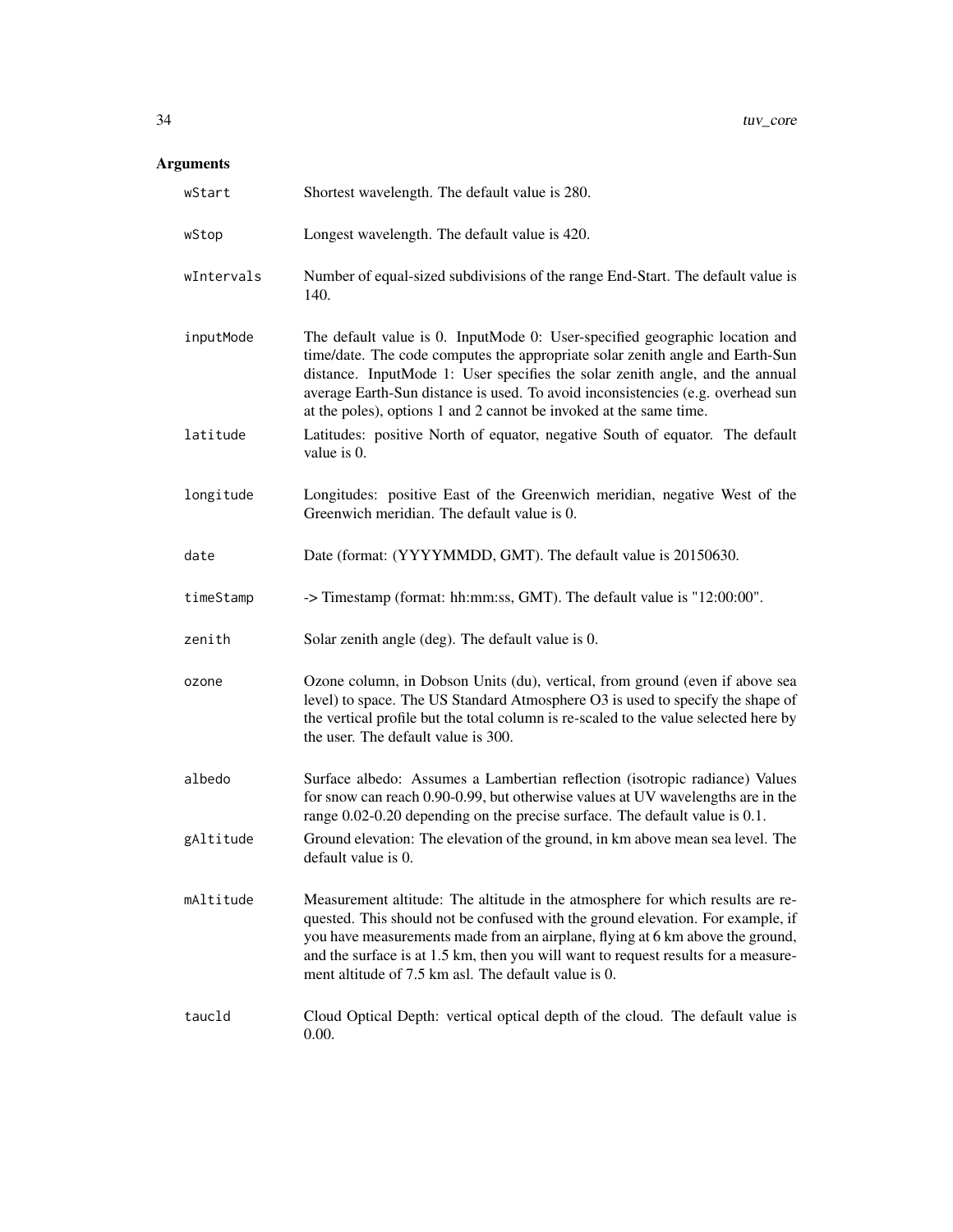| zbase      | Cloud base: base of cloud, in km (asl). The default value is 4.00.                                                                                                                                                                      |
|------------|-----------------------------------------------------------------------------------------------------------------------------------------------------------------------------------------------------------------------------------------|
| ztop       | Cloud top: top of cloud, in km (asl). The default value is 5.00.                                                                                                                                                                        |
| tauaer     | Optical Depth: total extinction (absorption $+$ scattering) at 550 nm, vertical,<br>from ground to space. The default value is 0.235.                                                                                                   |
| ssaaer     | Single Scattering Albedo (S-S alb), assumed independent of wavelength. The<br>default value is 0.990.                                                                                                                                   |
| alpha      | Alpha (Angstrom exponent), gives wavelength dependence of optical depth, by<br>multiplying the 550 nm value by (550 nm/wavelength, nm)**alpha. The default<br>value is 1.000.                                                           |
| time       | Hour. The default value is 12.                                                                                                                                                                                                          |
| outputMode | The default value is 2. OutputMode 2: Molecular photolysis frequencies (109)<br>photoreactions). OutputMode 3: Weighted irradiance (27 weighting functions).<br>OutputMode 4: Spectral actinic flux. OutputMode 5: Spectral irradiance. |
| nStreams   | The default value is -2. NStreams -2: Pseudo-spherical 2 streams (faster, less<br>accurate). NStreams 4: Pseudo-spherical discrete ordinate 4 streams (slower,<br>more accurate).                                                       |
| dirsun     | Direct beam, direct solar beam. The default value is 1.0.                                                                                                                                                                               |
| difdn      | Diffuse down, down-ward propagating scattered radiation (diffuse sky light).<br>The default value is 1.0.                                                                                                                               |
| difup      | Diffuse up, up-ward propagating scattered radiation (diffuse light from below).<br>The default value is NA.                                                                                                                             |

#### Value

a dataframe. The contents of dataframe are diterminated by OutputMode. OutputMode 2: Molecular photolysis frequencies (109 photoreactions). OutputMode 3: Weighted irradiance (27 weighting functions). OutputMode 4: Spectral actinic flux. OutputMode 5: Spectral irradiance.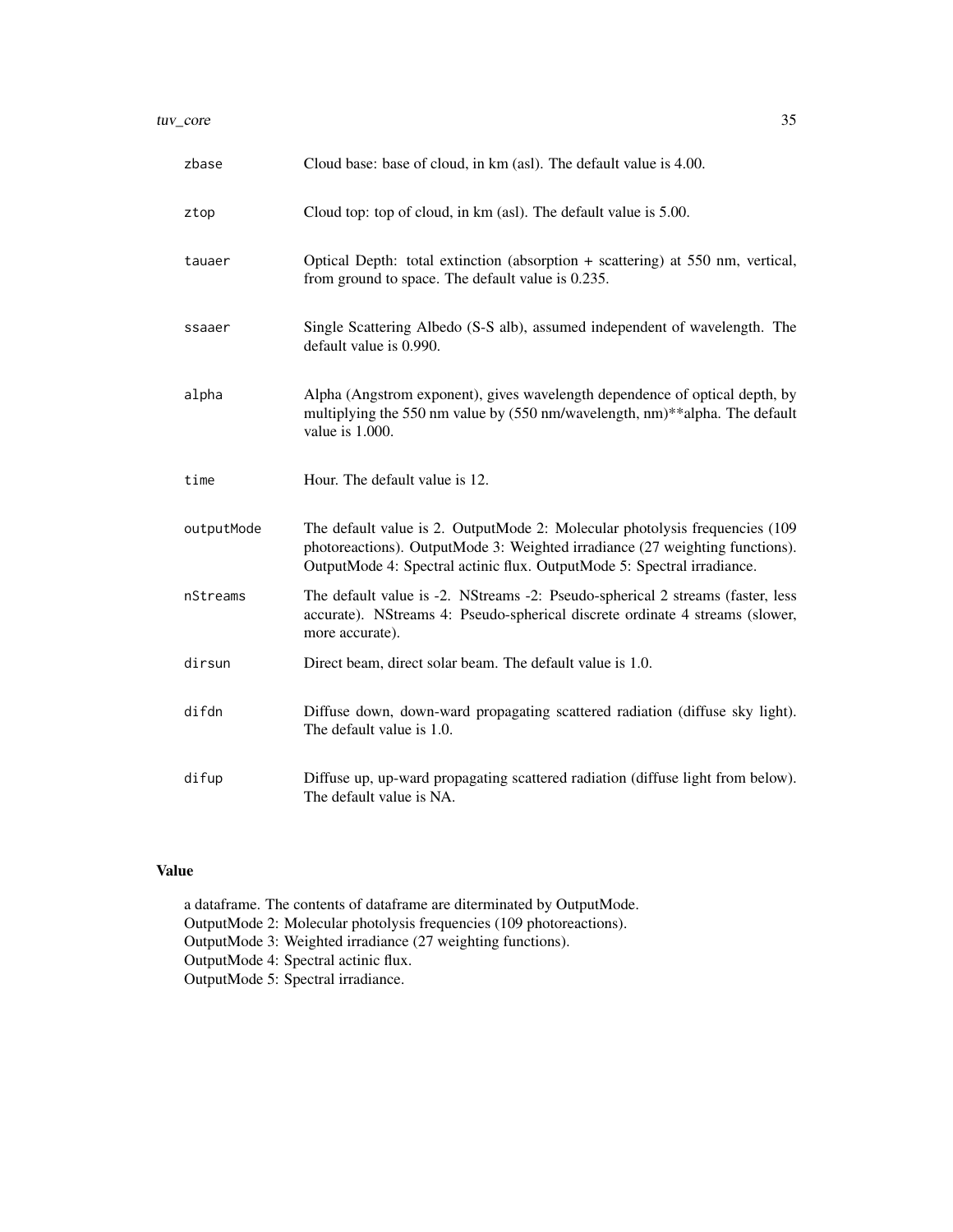# <span id="page-35-0"></span>Description

5 days VOCs data (1 hour resolution) includes: Propylene, Acetylene, n-Butane, trans-2-Butene, Cyclohexane. The variables are as follows:

#### Usage

voc

# Format

A data frame with 120 rows and 6 variables:

Time Time for data

Propylene Propylene

Acetylene Acetylene

n.Butane n-Butane

trans.2.Butene trans-2-Butene

Cyclohexane Cyclohexane

# vocct *Convertion and analysis of VOC concentrations*

# Description

convert unit of VOCs between micrograms per cubic meter (ugm) and parts per billion by volume (ppbv); conduct statistics of VOC concentrations. Note: for Chinese VOC name, please also use English punctuation.

#### Usage

```
vocct(
  df,
 unit = "ppbv",
  t = 25,
 p = 101.325,
 stcd = FALSE,
  sortd = TRUE,
 chn = FALSE,
 bvoc = TRUE
)
```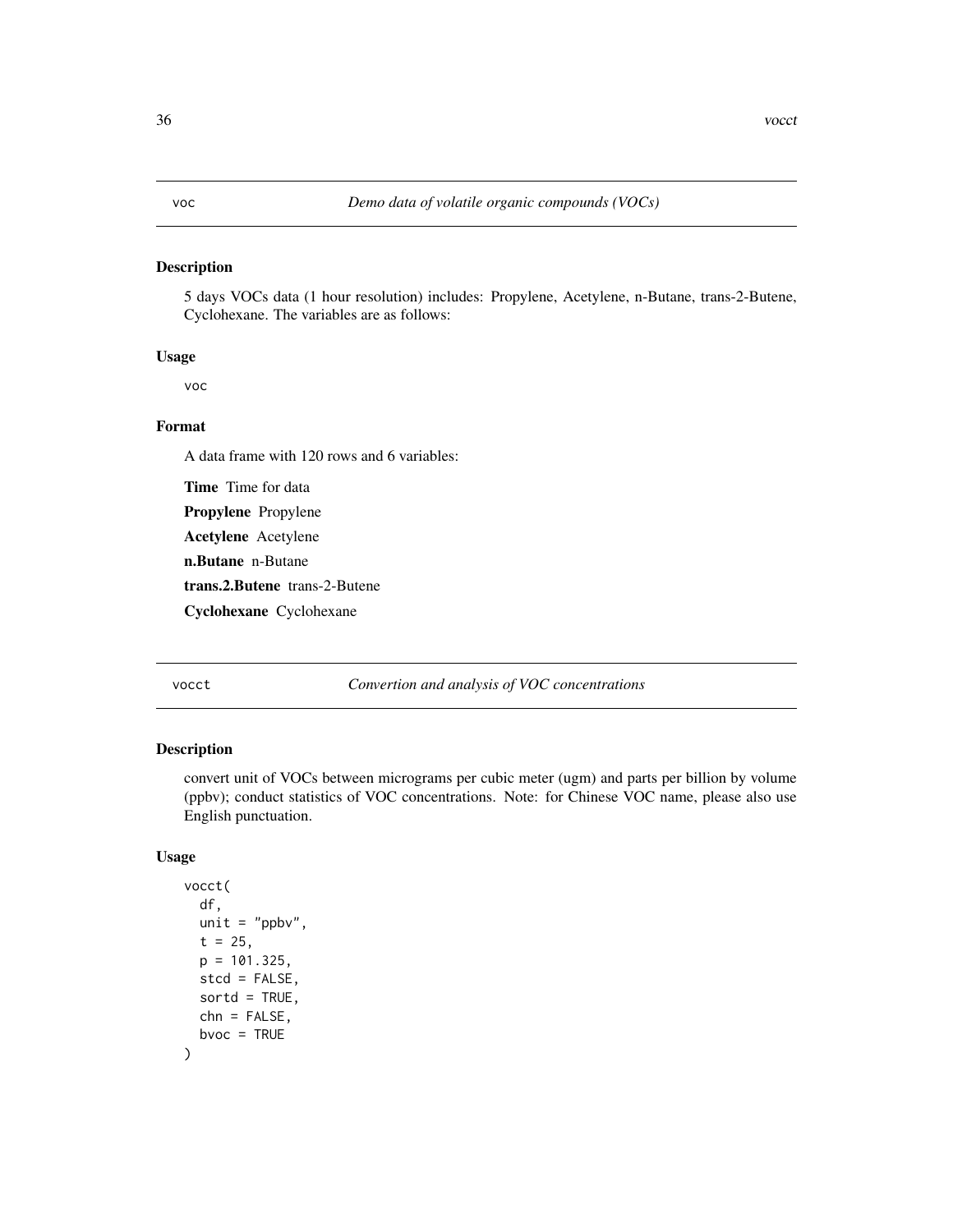#### vocct 37

#### **Arguments**

| df    | dataframe contains time series.                                                                                                                                                                                                          |
|-------|------------------------------------------------------------------------------------------------------------------------------------------------------------------------------------------------------------------------------------------|
| unit  | unit for VOC concentration. A character vector from these options: "ugm" or<br>"ppbv". "ugm" means ug/m3. "ppbv" means part per billion volumn.                                                                                          |
| t     | Temperature, in Degrees Celsius, used to convert data in micrograms per cubic<br>meter to standard conditions (25 Degrees Celsius, 101.325 kPa). By default, t<br>equals to 25 Degrees Celsius.                                          |
| p     | Pressure, in kPa, used to convert data in micrograms per cubic meter to standard<br>conditions (25 Degrees Celsius, 101.325 kPa). By default, p equals to 101.325<br>kPa.                                                                |
| stcd  | logical. Does it output results in standard conditions? The default vaule is<br>FALSE.                                                                                                                                                   |
| sortd | logical value. It determines whether the VOC species are sorted or not. By<br>default, sortd has value "TRUE". If TRUE, VOC species in time series will be<br>arranged according to VOC group, relative molecular weight, and MIR value. |
| chn   | logical. Dose colnames present as Chinese? The default vaule is FALSE.                                                                                                                                                                   |
| byoc  | logical. Whether you want to list BVOC as a separate VOC group? The default<br>vaule is TRUE.                                                                                                                                            |

# Details

The CAS number was matched for each VOC speices (from column name), and the Molecular Weight (MW) value and Maximum Incremental Reactivity (MIR) value are matched through the CAS number and used for time series calculation.

The MIR value comes from "Carter, W. P. (2009). Updated maximum incremental reactivity scale and hydrocarbon bin reactivities for regulatory applications. California Air Resources Board Contract, 2009, 339" (revised January 28, 2010).

#### Value

a list contains 9 tables: MW\_Result: the matched Molecular Weight (MW) value result; Con\_ugm: the time series of VOC mass concentration by species; Con\_ugm\_stat: the statistics of VOC mass concentration by species; Con\_ugm\_group: the time series of VOC mass concentration classified by groups; Con\_ugm\_group\_stat: the statistics of VOC mass concentrationaccording to major groups; Con\_ppbv: time series of VOC volume concentration by species; Con\_ppbv\_stat: the statistics of VOC volume concentration by species; Con\_ppbv\_group: the time series of VOC volume concentration according to major groups; Con\_ppbv\_group\_stat: the time series of VOC volume concentration classified by groups.

#### Examples

```
voc_con=vocct(voc)
summary(voc_con)
```